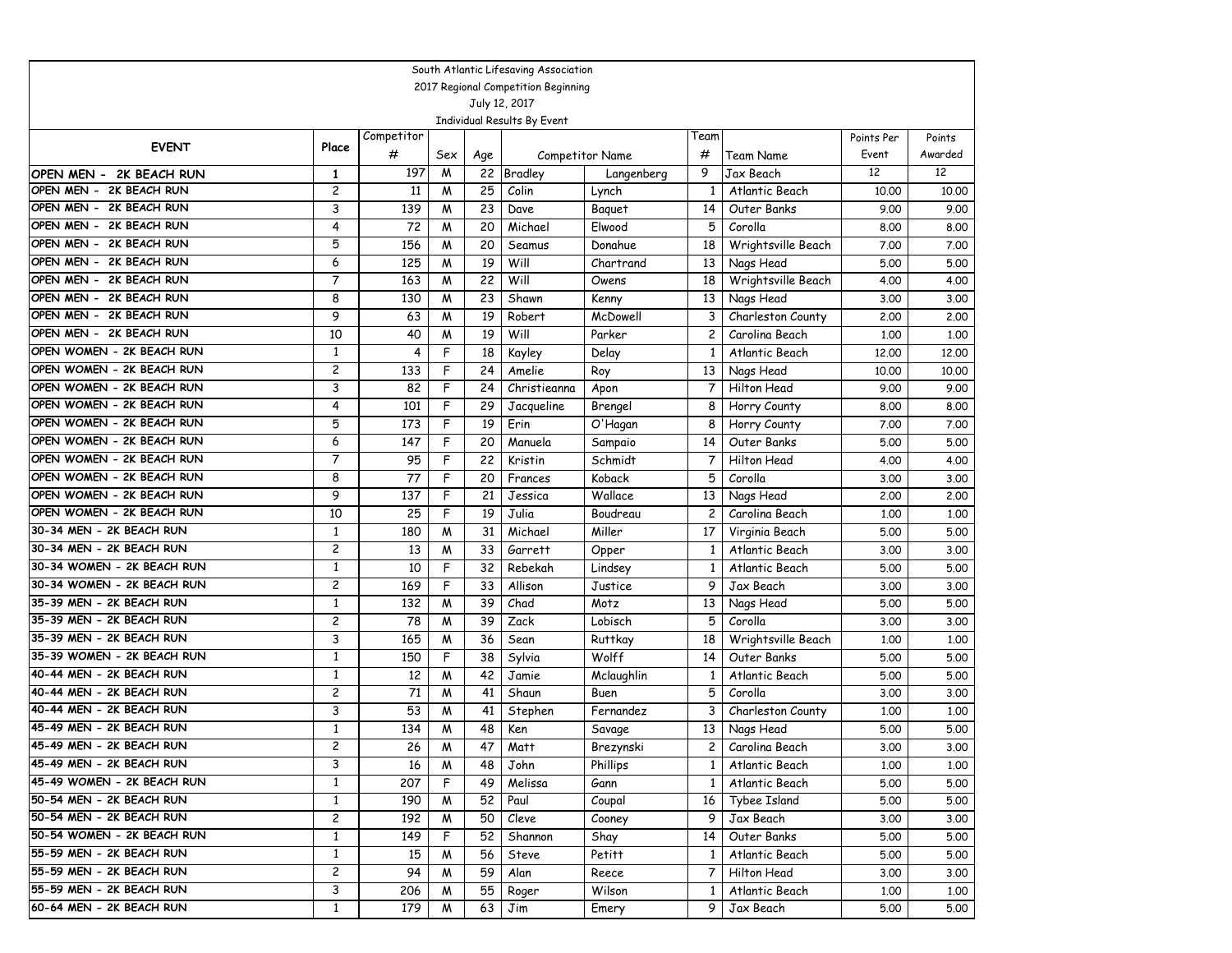|                                                                      |                |                         |     |                 | South Atlantic Lifesaving Association |                 |                |                    |            |         |
|----------------------------------------------------------------------|----------------|-------------------------|-----|-----------------|---------------------------------------|-----------------|----------------|--------------------|------------|---------|
|                                                                      |                |                         |     |                 | 2017 Regional Competition Beginning   |                 |                |                    |            |         |
|                                                                      |                |                         |     |                 | July 12, 2017                         |                 |                |                    |            |         |
|                                                                      |                |                         |     |                 | Individual Results By Event           |                 |                |                    |            |         |
| <b>EVENT</b>                                                         | Place          | Competitor              |     |                 |                                       |                 | Team           |                    | Points Per | Points  |
|                                                                      |                | #                       | Sex | Age             |                                       | Competitor Name | #              | Team Name          | Event      | Awarded |
| 60-64 MEN - 2K BEACH RUN                                             | 2              | 22                      | M   | 64              | Daniel                                | Anderson        | 2              | Carolina Beach     | 3.00       | 3.00    |
| 60-64 WOMEN - 2K BEACH RUN                                           | $\mathbf{1}$   | 121                     | F   | 64              | Susan                                 | Wallis          | 9              | Jax Beach          | 5.00       | 5.00    |
| 60-64 WOMEN-2K RUN                                                   | $\overline{c}$ | 200                     | F   | 60              | Nancy                                 | Hodges          | 17             | Virginia Beach     | 3.00       | 3.00    |
| 64-69 MEN - 2K BEACH RUN                                             | $\mathbf{1}$   | 29                      | W   | 65              | Dan                                   | Forrester       | 2              | Carolina Beach     | 5.00       | 5.00    |
| 70+ MEN - 2K BEACH RUN                                               | 1              | 3                       | M   | 72              | David                                 | Bew             | 1              | Atlantic Beach     | 5.00       | 5.00    |
| OPEN ONLY - LANDLINE RESCUE RACE                                     | 1              | 48                      | M   | 20              | Noah                                  | Butler          | 3              | Charleston County  | 3.00       | 3.00    |
| OPEN ONLY - LANDLINE RESCUE RACE                                     | 1              | 53                      | M   | 41              | Stephen                               | Fernandez       | 3              | Charleston County  | 3.00       | 3.00    |
| OPEN ONLY - LANDLINE RESCUE RACE                                     | $\mathbf{1}$   | 61                      | F   | 16              | Kelsey                                | Kraft           | 3              | Charleston County  | 3.00       | 3.00    |
| OPEN ONLY - LANDLINE RESCUE RACE                                     | $\mathbf{1}$   | 66                      | M   | 20              | Jacob                                 | Peller          | 3              | Charleston County  | 3.00       | 3.00    |
| OPEN ONLY - LANDLINE RESCUE RACE                                     | 2              | 102                     | M   | 27              | Marcus                                | Fichtner        | 8              | Horry County       | 2.50       | 2.50    |
| OPEN ONLY - LANDLINE RESCUE RACE                                     | $\mathbf{2}$   | 108                     | M   | 25              | Jakub                                 | Nezdoba         | 8              | Horry County       | 2.50       | 2.50    |
| OPEN ONLY - LANDLINE RESCUE RACE                                     | $\mathbf{2}$   | 173                     | F   | 19              | Erin                                  | O'Hagan         | 8              | Horry County       | 2.50       | 2.50    |
| OPEN ONLY - LANDLINE RESCUE RACE                                     | 2              | 177                     | M   | 41              | Gunter                                | Bowling         | 8              | Horry County       | 2.50       | 2.50    |
| OPEN ONLY - LANDLINE RESCUE RACE                                     | 3              | 72                      | W   | 20              | Michael                               | Elwood          | 5              | Corolla            | 2.25       | 2.25    |
| OPEN ONLY - LANDLINE RESCUE RACE                                     | 3              | 73                      | M   | 25              | Matthew                               | Falgoust        | 5              | Corolla            | 2.25       | 2.25    |
| OPEN ONLY - LANDLINE RESCUE RACE                                     | 3              | 75                      | M   | 22              | Chris                                 | Harvey          | 5              | Corolla            | 2.25       | 2.25    |
| OPEN ONLY - LANDLINE RESCUE RACE                                     | 3              | 80                      | F   | 21              | Madeline                              | Tiffin          | 5              | Corolla            | 2.25       | 2.25    |
| OPEN ONLY - LANDLINE RESCUE RACE                                     | 4              | 106                     | F   | 24              | Kamila                                | Horejesi        | 8              | Horry County       | 2,00       | 2.00    |
| OPEN ONLY - LANDLINE RESCUE RACE                                     | 4              | 107                     | F   | 24              | Karel                                 | Mikota          | 8              | Horry County       | 2,00       | 2.00    |
| OPEN ONLY - LANDLINE RESCUE RACE                                     | 4              | 178                     | M   | 26              | Benjamin                              | Jones           | 8              | Horry County       | 2,00       | 2,00    |
| OPEN ONLY - LANDLINE RESCUE RACE                                     | 4              | 198                     | м   | 22              | Tyler                                 | Gill            | 8              | Horry County       | 2,00       | 2,00    |
| OPEN ONLY - LANDLINE RESCUE RACE                                     | 5              | $\overline{\mathbf{c}}$ | F   | $\overline{17}$ | Lauren                                | Bass            | 1              | Atlantic Beach     | 1.75       | 1.75    |
| OPEN ONLY - LANDLINE RESCUE RACE                                     | 5              | 11                      | M   | 25              | Colin                                 | Lynch           | 1              | Atlantic Beach     | 1.75       | 1.75    |
| OPEN ONLY - LANDLINE RESCUE RACE                                     | 5              | 19                      | M   | 35              | Kenneth                               | Reeves          | 1              | Atlantic Beach     | 1.75       | 1.75    |
| OPEN ONLY - LANDLINE RESCUE RACE                                     | 5              | 20                      | M   | 16              | Kyle                                  | Smithers        | 1              | Atlantic Beach     | 1.75       | 1.75    |
| OPEN ONLY - LANDLINE RESCUE RACE                                     | 6              | 160                     | F   | 24              | Thalia                                | Harrison        | 18             | Wrightsville Beach | 1,25       | 1.25    |
| OPEN ONLY - LANDLINE RESCUE RACE                                     | 6              | 161                     | м   | 32              | Hunter                                | Hay             | 18             | Wrightsville Beach | 1.25       | 1.25    |
| OPEN ONLY - LANDLINE RESCUE RACE                                     | 6              | 162                     | M   | 30              | Michel                                | Heijnen         | 18             | Wrightsville Beach | 1,25       | 1,25    |
| OPEN ONLY - LANDLINE RESCUE RACE<br>OPEN ONLY - LANDLINE RESCUE RACE | 6              | 164                     | M   | 31              | Maurice                               | Peacock         | 18             | Wrightsville Beach | 1,25       | 1.25    |
| OPEN ONLY - LANDLINE RESCUE RACE                                     | 7<br>7         | 139                     | M   | 23              | Dave                                  | Baguet          | 14             | Outer Banks        | 1,00       | 1,00    |
| OPEN ONLY - LANDLINE RESCUE RACE                                     | 7              | 143                     | M   | 19              | Jarrad                                | Greentree       | 14             | Outer Banks        | 1,00       | 1,00    |
| OPEN ONLY - LANDLINE RESCUE RACE                                     | 7              | 151                     | M   | 23              | Jackson                               | Young           | 14             | Outer Banks        | 1,00       | 1.00    |
|                                                                      |                | 152                     | м   | 24              | Michael                               | Young           | 14             | Outer Banks        | 1,00       | 1,00    |
| OPEN ONLY - LANDLINE RESCUE RACE                                     | 8              | 16                      | M   | 48              | John                                  | Phillips        | 1 <sub>1</sub> | Atlantic Beach     | 0.75       | 0.75    |
| OPEN ONLY - LANDLINE RESCUE RACE<br>OPEN ONLY - LANDLINE RESCUE RACE | 8              | 4                       | F   | 18              | Kayley                                | Delay           | $\mathbf{1}$   | Atlantic Beach     | 0.75       | 0.75    |
| OPEN ONLY - LANDLINE RESCUE RACE                                     | 8              | 6                       | M   | 25              | Blake                                 | Ehlers          | $\mathbf{1}$   | Atlantic Beach     | 0.75       | 0.75    |
| OPEN ONLY - LANDLINE RESCUE RACE                                     | 8              | 9                       | M   | 18              | James                                 | Gann            | 1              | Atlantic Beach     | 0.75       | 0.75    |
|                                                                      | 9              | 8                       | M   | 16              | Cory                                  | Gann            | 1              | Atlantic Beach     | 0.50       | 0.50    |
| OPEN ONLY - LANDLINE RESCUE RACE                                     | 9              | 17                      | F   | 18              | Daniela                               | Ramirez-Sanz    | 1              | Atlantic Beach     | 0.50       | 0.50    |
| OPEN ONLY - LANDLINE RESCUE RACE                                     | 9              | 194                     | M   | 33              | Jeremy                                | Watkins         | 1              | Atlantic Beach     | 0.50       | 0.50    |
| OPEN ONLY - LANDLINE RESCUE RACE                                     | 9              | 195                     | M   | 20              | Noah                                  | Ingwersen       |                | Atlantic Beach     | 0.50       | 0.50    |
| OPEN MEN - SURF RACE                                                 | $\mathbf{1}$   | 143                     | M   | 19              | Jarrad                                | Greentree       | 14             | Outer Banks        | 12.00      | 12.00   |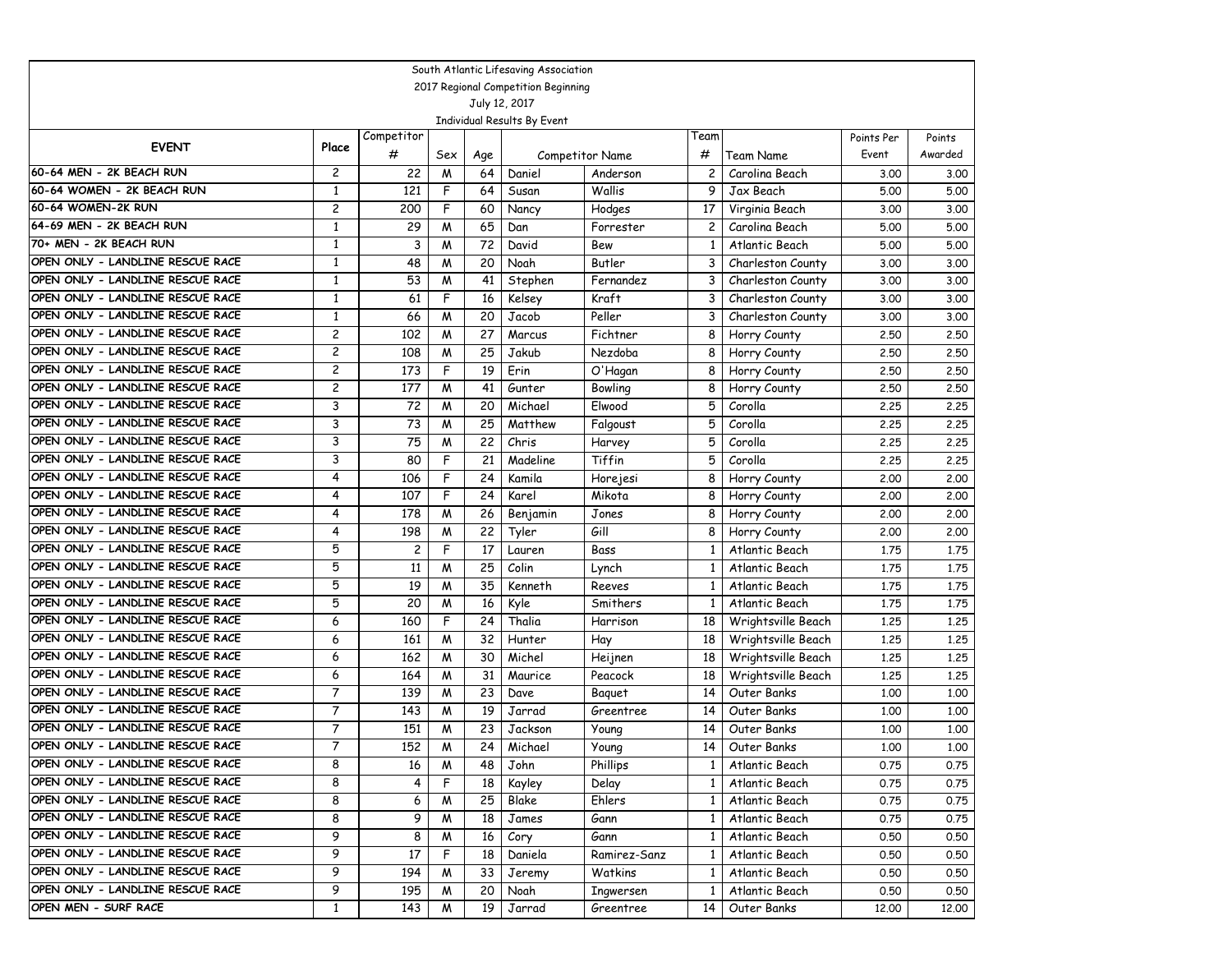|                                              |                                                      |            |        |          | South Atlantic Lifesaving Association |                  |              |                                      |               |               |  |  |
|----------------------------------------------|------------------------------------------------------|------------|--------|----------|---------------------------------------|------------------|--------------|--------------------------------------|---------------|---------------|--|--|
|                                              | 2017 Regional Competition Beginning<br>July 12, 2017 |            |        |          |                                       |                  |              |                                      |               |               |  |  |
|                                              |                                                      |            |        |          |                                       |                  |              |                                      |               |               |  |  |
|                                              |                                                      |            |        |          | Individual Results By Event           |                  |              |                                      |               |               |  |  |
| <b>EVENT</b>                                 | Place                                                | Competitor |        |          |                                       |                  | Team         |                                      | Points Per    | Points        |  |  |
|                                              |                                                      | #          | Sex    | Age      |                                       | Competitor Name  | #            | Team Name                            | Event         | Awarded       |  |  |
| OPEN MEN - SURF RACE                         | 2                                                    | 144        | M      | 40       | Phill                                 | Lloyd            | 14           | Outer Banks                          | 10.00         | 10.00         |  |  |
| OPEN MEN - SURF RACE                         | 3                                                    | 20         | M      | 16       | Kyle                                  | Smithers         | 1            | Atlantic Beach                       | 9.00          | 9.00          |  |  |
| OPEN MEN - SURF RACE                         | 4                                                    | 162        | W      | 30       | Michel                                | Heijnen          | 18           | Wrightsville Beach                   | 8.00          | 8.00          |  |  |
| OPEN MEN - SURF RACE                         | 5                                                    | 74         | W      | 21       | Bradley                               | Gibble           | 5            | Corolla                              | 7.00          | 7.00          |  |  |
| OPEN MEN - SURF RACE<br>OPEN MEN - SURF RACE | 6<br>$\overline{7}$                                  | 108        | W      | 25       | Jakub                                 | Nezdoba          | 8            | Horry County                         | 5.00          | 5.00          |  |  |
| OPEN MEN - SURF RACE                         |                                                      | 107        | F      | 24       | Karel                                 | Mikota           | 8            | Horry County                         | 4.00          | 4.00          |  |  |
| OPEN MEN - SURF RACE                         | 8<br>9                                               | 127<br>159 | W<br>W | 23<br>29 | Coleman<br>Luke                       | Flynn<br>Hammond | 13<br>18     | Nags Head                            | 3.00<br>2,00  | 3.00<br>2,00  |  |  |
| OPEN MEN - SURF RACE                         | 10                                                   |            |        | 25       | Blake                                 | Ehlers           | 1            | Wrightsville Beach<br>Atlantic Beach |               |               |  |  |
| OPEN WOMEN - SURF RACE                       | $\mathbf{1}$                                         | 6<br>79    | W<br>F | 23       | Bailie                                | Monahan          | 5            | Corolla                              | 1.00<br>12,00 | 1.00<br>12.00 |  |  |
| OPEN WOMEN - SURF RACE                       | $\overline{c}$                                       | 51         | F      | 20       | Hannah                                | Craig            | 3            | Charleston County                    | 10.00         | 10.00         |  |  |
| OPEN WOMEN - SURF RACE                       | 3                                                    | 181        | F      | 22       | Casey                                 | Francis          | 17           | Virginia Beach                       | 9.00          | 9.00          |  |  |
| OPEN WOMEN - SURF RACE                       | 4                                                    | 183        | F      | 18       | Audra                                 | Smires           | 17           | Virginia Beach                       | 8.00          | 8.00          |  |  |
| OPEN WOMEN - SURF RACE                       | 5                                                    | 188        | F      | 22       | Eva                                   | Porter           | 1            | Atlantic Beach                       | 7.00          | 7.00          |  |  |
| OPEN WOMEN - SURF RACE                       | 6                                                    | 81         | F      | 22       | Kayla                                 | Aitken           | 7            | Hilton Head                          | 5.00          | 5.00          |  |  |
| OPEN WOMEN - SURF RACE                       | $\overline{7}$                                       | 70         | F      | 18       | Peyton                                | Wilson           | 3            | Charleston County                    | 4.00          | 4.00          |  |  |
| OPEN WOMEN - SURF RACE                       | 8                                                    | 89         | F      | 22       | Maisey                                | Kent             | 7            | Hilton Head                          | 3.00          | 3.00          |  |  |
| OPEN WOMEN - SURF RACE                       | 9                                                    | 33         | F      | 18       | Aleta                                 | Jewell           | 2            | Carolina Beach                       | 2,00          | 2,00          |  |  |
| OPEN WOMEN - SURF RACE                       | 10                                                   | 61         | F      | 16       | Kelsey                                | <b>Kraft</b>     | 3            | Charleston County                    | 1,00          | 1,00          |  |  |
| 30-34 MEN - SURF RACE                        | $\mathbf{1}$                                         | 162        | W      | 30       | Michel                                | Heijnen          | 18           | Wrightsville Beach                   | 5.00          | 5.00          |  |  |
| 30-34 MEN - SURF RACE                        | $\overline{c}$                                       | 193        | W      | 31       | Josh                                  | Ashley           | 1            | Atlantic Beach                       | 3.00          | 3.00          |  |  |
| 30-34 MEN - SURF RACE                        | 3                                                    | 13         | W      | 33       | Garrett                               | Opper            | 1            | Atlantic Beach                       | 1,00          | 1.00          |  |  |
| 30-34 WOMEN - SURF RACE                      | $\mathbf{1}$                                         | 10         | F      | 32       | Rebekah                               | Lindsey          | 1            | Atlantic Beach                       | 5.00          | 5.00          |  |  |
| 30-34 WOMEN - SURF RACE                      | $\overline{c}$                                       | 169        | F      | 33       | Allison                               | Justice          | 9            | Jax Beach                            | 3.00          | 3.00          |  |  |
| 35-39 MEN - SURF RACE                        | $\mathbf{1}$                                         | 165        | M      | 36       | Sean                                  | <b>Ruttkay</b>   | 18           | Wrightsville Beach                   | 5.00          | 5.00          |  |  |
| 35-39 MEN - SURF RACE                        | $\overline{c}$                                       | 132        | M      | 39       | Chad                                  | Motz             | 13           | Nags Head                            | 3.00          | 3.00          |  |  |
| 35-39 MEN - SURF RACE                        | 3                                                    | 19         | W      | 35       | Kenneth                               | Reeves           | 1            | Atlantic Beach                       | 1,00          | 1,00          |  |  |
| 35-39 WOMEN - SURF RACE                      | $\mathbf{1}$                                         | 150        | F      | 38       | Sylvia                                | Wolff            | 14           | Outer Banks                          | 5.00          | 5.00          |  |  |
| 40-44 MEN - SURF RACE                        | $\mathbf{1}$                                         | 144        | W      | 40       | Phill                                 | Lloyd            | 14           | Outer Banks                          | 5.00          | 5.00          |  |  |
| 40-44 MEN - SURF RACE                        | 2                                                    | 53         | W      | 41       | Stephen                               | Fernandez        | 3            | Charleston County                    | 3.00          | 3.00          |  |  |
| 40-44 MEN - SURF RACE                        | 3                                                    | 71         | M      | 41       | Shaun                                 | Buen             | 5            | Corolla                              | 1,00          | 1.00          |  |  |
| 44-49 MEN - SURF RACE                        | $\mathbf{1}$                                         | 199        | M      | 45       | Bill                                  | Horn             | 9            | Jax Beach                            | 5.00          | 5.00          |  |  |
| 44-49 MEN - SURF RACE                        | $\overline{c}$                                       | 123        | W      | 48       | Thomas                                | Wright           | 9            | Jax Beach                            | 3.00          | 3.00          |  |  |
| 44-49 MEN - SURF RACE                        | 3                                                    | 134        | M      | 48       | Ken                                   | Savage           |              | 13 Nags Head                         | 1.00          | 1.00          |  |  |
| 44-49 WOMEN - SURF RACE                      | $\mathbf{1}$                                         | 207        | F      | 49       | Melissa                               | Gann             | $\mathbf{1}$ | Atlantic Beach                       | 5.00          | 5.00          |  |  |
| 50-54 MEN - SURF RACE                        | $\mathbf{1}$                                         | 192        | M      | 50       | Cleve                                 | Cooney           | 9            | Jax Beach                            | 5.00          | 5.00          |  |  |
| 50-54 MEN - SURF RACE                        | $\overline{c}$                                       | 18         | M      | 50       | Brad                                  | Reckamp          | 1            | Atlantic Beach                       | 3.00          | 3.00          |  |  |
| 50-54 WOMEN - SURF RACE                      | $\mathbf{1}$                                         | 149        | F      | 52       | Shannon                               | Shay             | 14           | Outer Banks                          | 5.00          | 5.00          |  |  |
| 55-59 MEN - SURF RACE                        | $\mathbf{1}$                                         | 15         | M      | 56       | Steve                                 | Petitt           | $\mathbf{1}$ | Atlantic Beach                       | 5.00          | 5.00          |  |  |
| 55-59 MEN - SURF RACE                        | $\overline{c}$                                       | 94         | M      | 59       | Alan                                  | Reece            | 7            | Hilton Head                          | 3.00          | 3.00          |  |  |
| 55-59 MEN - SURF RACE                        | 3                                                    | 206        | M      | 55       | Roger                                 | Wilson           | $\mathbf{1}$ | Atlantic Beach                       | 1.00          | 1.00          |  |  |
| 60-64 MEN - SURF RACE                        | $\mathbf{1}$                                         | 22         | M      | 64       | Daniel                                | Anderson         | 2            | Carolina Beach                       | 5.00          | 5.00          |  |  |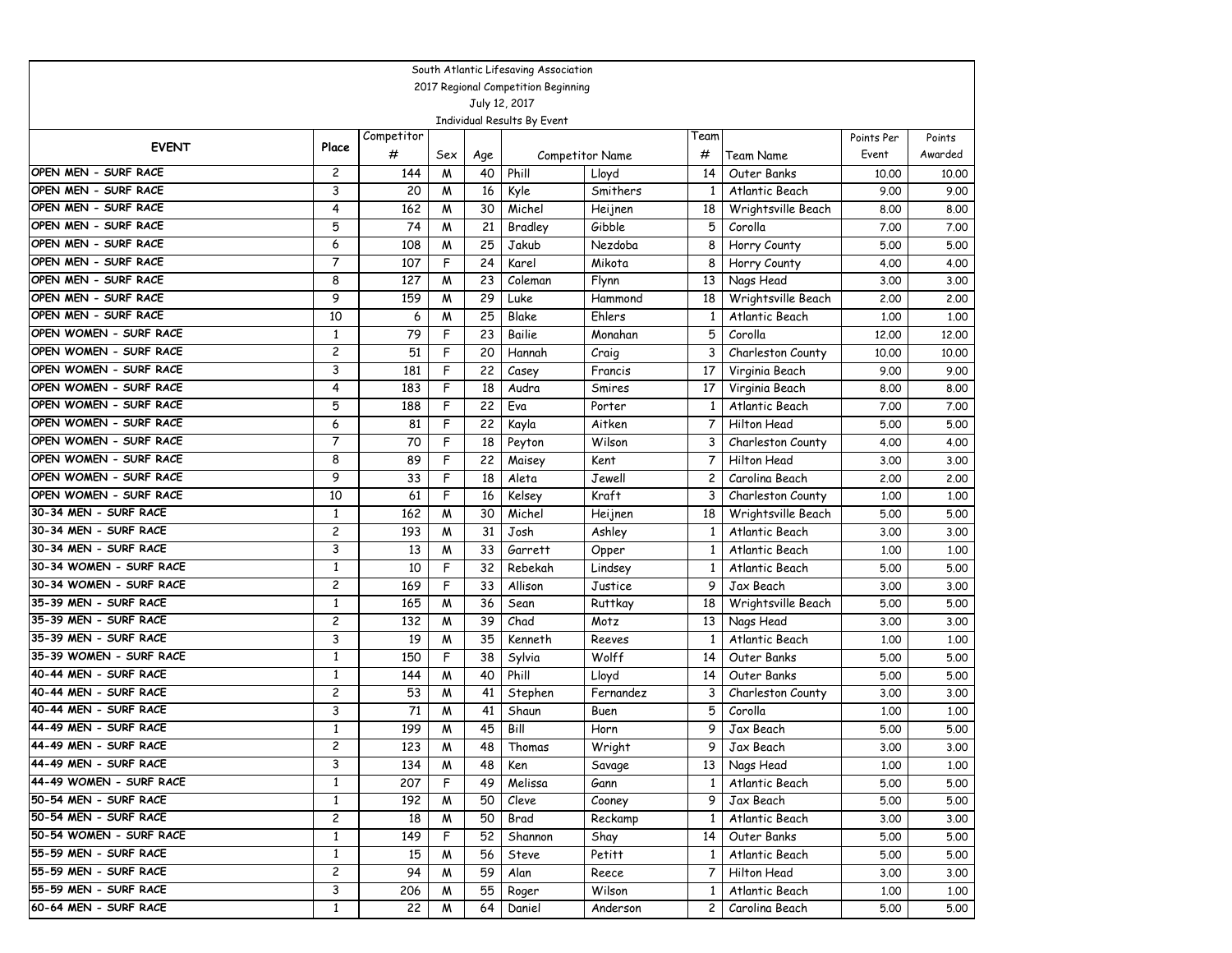|                                              |                                                      |            |        |          | South Atlantic Lifesaving Association |                      |         |                                 |              |              |  |  |
|----------------------------------------------|------------------------------------------------------|------------|--------|----------|---------------------------------------|----------------------|---------|---------------------------------|--------------|--------------|--|--|
|                                              | 2017 Regional Competition Beginning<br>July 12, 2017 |            |        |          |                                       |                      |         |                                 |              |              |  |  |
|                                              |                                                      |            |        |          |                                       |                      |         |                                 |              |              |  |  |
|                                              |                                                      |            |        |          | Individual Results By Event           |                      |         |                                 |              |              |  |  |
| <b>EVENT</b>                                 | Place                                                | Competitor |        |          |                                       |                      | Team    |                                 | Points Per   | Points       |  |  |
|                                              |                                                      | #          | Sex    | Age      |                                       | Competitor Name      | #       | Team Name                       | Event        | Awarded      |  |  |
| 60-64 MEN - SURF RACE                        | 2                                                    | 55         | M      | 62       | John                                  | Hall                 | 3       | Charleston County               | 3.00         | 3.00         |  |  |
| 60-64 MEN - SURF RACE                        | 3                                                    | 179        | M      | 63       | Jim                                   | Emery                | 9       | Jax Beach                       | 1,00         | 1,00         |  |  |
| 60-64 WOMEN - SURF RACE                      | $\mathbf{1}$                                         | 200        | F      | 60       | Nancy                                 | Hodges               | 17      | Virginia Beach                  | 5.00         | 5.00         |  |  |
| 60-64 WOMEN - SURF RACE                      | $\overline{c}$                                       | 121        | F      | 64       | Susan                                 | Wallis               | 9       | Jax Beach                       | 3.00         | 3.00         |  |  |
| 65-69 MEN - SURF RACE<br>70+ MEN - SURF RACE | $\mathbf{1}$                                         | 29         | W      | 65       | Dan                                   | Forrester            | 2       | Carolina Beach                  | 5.00         | 5.00         |  |  |
| 70+ MEN - SURF RACE                          | $\mathbf{1}$                                         | 166        | M      | 73       | Tom                                   | Byerly               | 9       | Jax Beach                       | 5.00         | 5.00         |  |  |
| OPEN MEN - BOARD RACE                        | $\overline{c}$                                       | 3          | M      | 72       | David                                 | Bew                  | 1       | Atlantic Beach                  | 3.00         | 3.00         |  |  |
| OPEN MEN - BOARD RACE                        | $\mathbf{1}$<br>$\overline{c}$                       | 143        | M      | 19       | Jarrad                                | Greentree            | 14      | Outer Banks                     | 12,00        | 12,00        |  |  |
| OPEN MEN - BOARD RACE                        |                                                      | 116        | W      | 22       | Matt                                  | Lydon                | 9       | Jax Beach                       | 10.00        | 10.00        |  |  |
| OPEN MEN - BOARD RACE                        | 3                                                    | 78         | W      | 39       | Zack                                  | Lobisch              | 5       | Corolla                         | 9.00         | 9.00         |  |  |
| OPEN MEN - BOARD RACE                        | 4                                                    | 57         | M      | 20       | Max                                   | Hutton               | 3       | Charleston County               | 8.00         | 8.00         |  |  |
| OPEN MEN - BOARD RACE                        | 5<br>6                                               | 128        | M      | 22       | Bryce                                 | Green                | 13      | Nags Head                       | 7.00         | 7.00         |  |  |
| OPEN MEN - BOARD RACE                        | $\overline{7}$                                       | 113        | M      | 32       | Ross                                  | Ghiotto              | 9       | Jax Beach                       | 5.00         | 5.00         |  |  |
| OPEN MEN - BOARD RACE                        | 8                                                    | 132<br>49  | W      | 39<br>16 | Chad<br>Caleb                         | Motz                 | 13      | Nags Head                       | 4.00         | 4.00         |  |  |
| OPEN MEN - BOARD RACE                        | 9                                                    | 201        | M      | 21       |                                       | Clark                | 3       | Charleston County               | 3.00         | 3.00         |  |  |
| OPEN MEN - BOARD RACE                        | 10                                                   | 27         | W      | 21       | Jacob<br>Chris                        | Rogerson             | 17      | Virginia Beach                  | 2,00         | 2.00         |  |  |
| OPEN WOMEN - BOARD RACE                      | $\mathbf{1}$                                         | 188        | W<br>F | 22       |                                       | Brigham              | 2       | Carolina Beach                  | 1,00         | 1,00         |  |  |
| OPEN WOMEN - BOARD RACE                      | $\overline{c}$                                       |            | F      | 20       | Eva<br>Eve                            | Porter<br>Aulsebrook | 1<br>14 | Atlantic Beach                  | 12,00        | 12,00        |  |  |
| OPEN WOMEN - BOARD RACE                      | 3                                                    | 138<br>137 | F      | 21       |                                       | Wallace              |         | Outer Banks                     | 10.00        | 10.00        |  |  |
| OPEN WOMEN - BOARD RACE                      | 4                                                    |            | F      | 24       | Jessica<br>Kaitlin                    | Whited               | 13<br>9 | Nags Head                       | 9.00         | 9.00         |  |  |
| OPEN WOMEN - BOARD RACE                      | 5                                                    | 122<br>146 | F      | 20       | Kate                                  | Olver                | 14      | Jax Beach<br>Outer Banks        | 8.00<br>7.00 | 8.00<br>7.00 |  |  |
| OPEN WOMEN - BOARD RACE                      | 6                                                    | 158        | F      | 23       |                                       | Fish                 | 18      |                                 | 5.00         | 5.00         |  |  |
| OPEN WOMEN - BOARD RACE                      | $\overline{7}$                                       | 111        | F      | 20       | Ana<br>Elise                          |                      | 9       | Wrightsville Beach<br>Jax Beach | 4.00         | 4.00         |  |  |
| OPEN WOMEN - BOARD RACE                      | 8                                                    | 76         | F      | 23       | Ella                                  | Byrd<br>Kloster      | 5       | Corolla                         | 3.00         | 3.00         |  |  |
| OPEN WOMEN - BOARD RACE                      | 9                                                    | 131        | F      | 22       | Danielle                              | Kimball              | 13      | Nags Head                       | 2,00         | 2.00         |  |  |
| OPEN WOMEN - BOARD RACE                      | 10                                                   | 109        | F      | 22       | Courtney                              | Porfilio             | 8       | Horry County                    | 1,00         | 1,00         |  |  |
| 30-34 MEN - BOARD RACE                       | $\mathbf{1}$                                         | 117        | W      | 33       | Kyle                                  | O'Connor             | 9       | Jax Beach                       | 5.00         | 5.00         |  |  |
| 30-34 MEN - BOARD RACE                       | $\overline{c}$                                       | 161        | W      | 32       | Hunter                                | Hay                  | 18      | Wrightsville Beach              | 3.00         | 3.00         |  |  |
| 30-34 MEN - BOARD RACE                       | 3                                                    | 113        | W      | 32       | Ross                                  | Ghiotto              | 9       | Jax Beach                       | 1,00         | 1,00         |  |  |
| 30-34 WOMEN - BOARD RACE                     | $\mathbf{1}$                                         | 10         | F      | 32       | Rebekah                               | Lindsey              | 1       | Atlantic Beach                  | 5.00         | 5.00         |  |  |
| 30-34 WOMEN - BOARD RACE                     | $\overline{c}$                                       | 169        | F      | 33       | Allison                               | Justice              | 9       | Jax Beach                       | 3.00         | 3.00         |  |  |
| 35-39 MEN - BOARD RACE                       | 1                                                    | 78         | W      | 39       | Zack                                  | Lobisch              | 5       | Corolla                         | 5.00         | 5.00         |  |  |
| 35-39 MEN - BOARD RACE                       | 2                                                    | 165        | M      | 36       | Sean                                  | Ruttkay              | 18      | Wrightsville Beach              | 3.00         | 3.00         |  |  |
| 35-39 MEN - BOARD RACE                       | 3                                                    | 132        | M      | 39       | Chad                                  | Motz                 | 13      | Nags Head                       | 1.00         | 1.00         |  |  |
| 35-39 WOMEN - BOARD RACE                     | $\mathbf{1}$                                         | 150        | F      | 38       | Sylvia                                | Wolff                | 14      | Outer Banks                     | 5.00         | 5.00         |  |  |
| 40-44 MEN - BOARD RACE                       | $\mathbf{1}$                                         | 71         | M      | 41       | Shaun                                 | Buen                 | 5       | Corolla                         | 5.00         | 5.00         |  |  |
| 40-44 MEN - BOARD RACE                       | $\overline{c}$                                       | 53         | M      | 41       | Stephen                               | Fernandez            | 3       | Charleston County               | 3.00         | 3.00         |  |  |
| 40-44 MEN - BOARD RACE                       | 3                                                    | 114        | M      | 43       | Bryon                                 | Iveson               | 9       | Jax Beach                       | 1.00         | 1.00         |  |  |
| 45-49 MEN - BOARD RACE                       | $\mathbf{1}$                                         | 123        | M      | 48       | Thomas                                | Wright               | 9       | Jax Beach                       | 5.00         | 5.00         |  |  |
| 45-49 MEN - BOARD RACE                       | $\overline{c}$                                       | 199        | M      | 45       | Bill                                  | Horn                 | 9       | Jax Beach                       | 3.00         | 3.00         |  |  |
| 45-49 MEN - BOARD RACE                       | 3                                                    | 112        | M      | 47       | Rob                                   | Emahiser             | 9       | Jax Beach                       | 1.00         | 1.00         |  |  |
|                                              |                                                      |            |        |          |                                       |                      |         |                                 |              |              |  |  |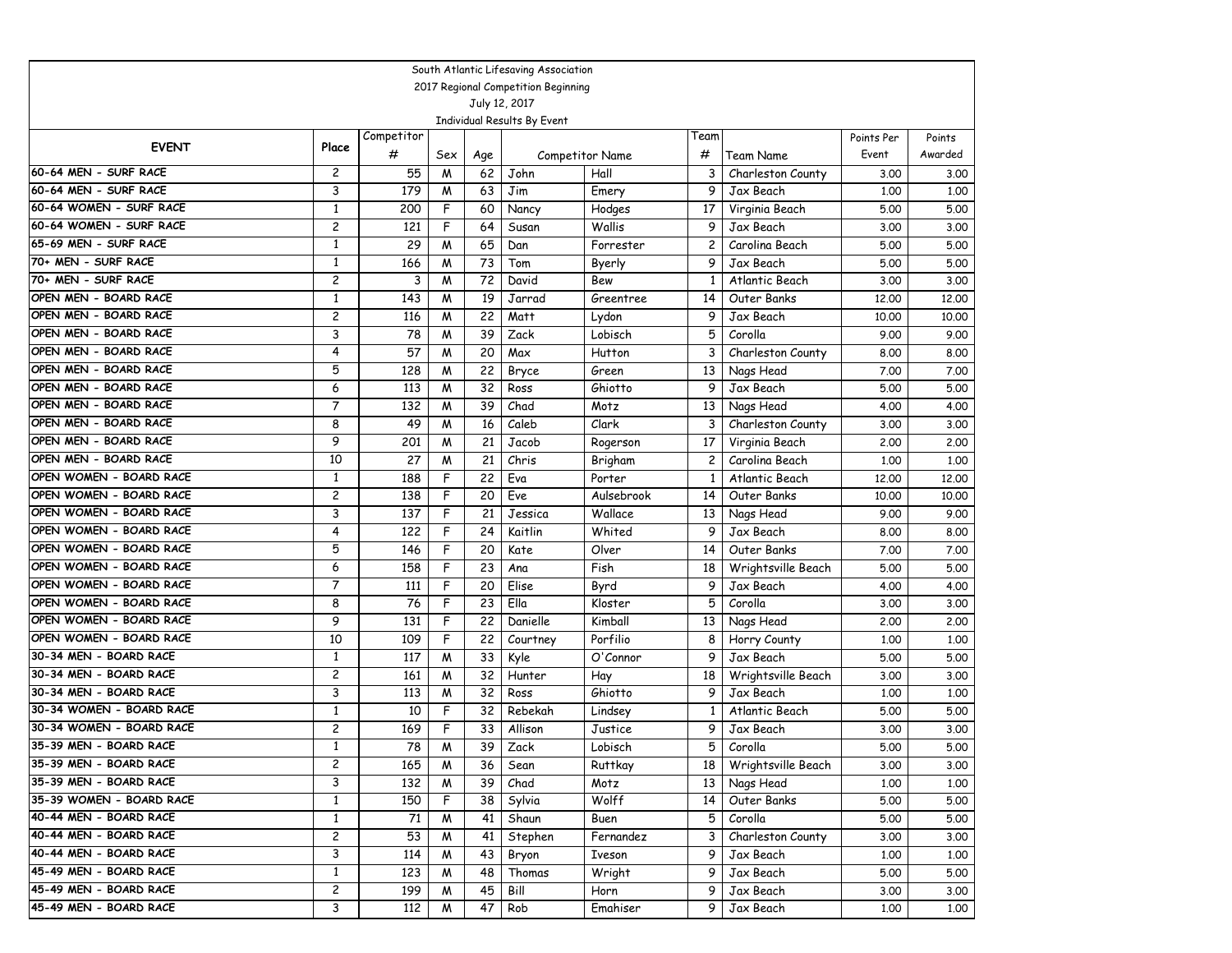|                                                  |                         |            |        |          | South Atlantic Lifesaving Association |                     |                         |                                   |               |               |
|--------------------------------------------------|-------------------------|------------|--------|----------|---------------------------------------|---------------------|-------------------------|-----------------------------------|---------------|---------------|
|                                                  |                         |            |        |          | 2017 Regional Competition Beginning   |                     |                         |                                   |               |               |
|                                                  |                         |            |        |          | July 12, 2017                         |                     |                         |                                   |               |               |
|                                                  |                         |            |        |          | Individual Results By Event           |                     |                         |                                   |               |               |
| <b>EVENT</b>                                     | Place                   | Competitor |        |          |                                       |                     | Team                    |                                   | Points Per    | Points        |
|                                                  |                         | #          | Sex    | Age      |                                       | Competitor Name     | #                       | Team Name                         | Event         | Awarded       |
| 45-49 WOMEN - BOARD RACE                         | 1                       | 207        | F      | 49       | Melissa                               | Gann                | 1                       | Atlantic Beach                    | 5.00          | 5.00          |
| 55-59 MEN - BOARD RACE                           | 1                       | 15         | M      | 56       | <b>Steve</b>                          | Petitt              | 1                       | Atlantic Beach                    | 5.00          | 5.00          |
| 55-59 MEN - BOARD RACE                           | 2                       | 94         | M      | 59       | Alan                                  | Reece               | $\overline{7}$          | Hilton Head                       | 3.00          | 3.00          |
| 55-59 MEN - BOARD RACE                           | 3                       | 206        | M      | 55       | Roger                                 | Wilson              | $\mathbf{1}$            | Atlantic Beach                    | 1,00          | 1,00          |
| 60-64 MEN - BOARD RACE<br>60-64 MEN - BOARD RACE | $\mathbf{1}$            | 179        | M      | 63       | Jim                                   | Emery               | 9                       | Jax Beach                         | 5.00          | 5.00          |
| 60-64 MEN - BOARD RACE                           | 2                       | 22         | M      | 64       | Daniel                                | Anderson            | 2                       | Carolina Beach                    | 3.00          | 3.00          |
| 60-64 WOMEN - BOARD RACE                         | 3                       | 55         | M      | 62       | John                                  | Hall                | 3                       | Charleston County                 | 1,00          | 1,00          |
| 60-64 WOMEN - BOARD RACE                         | 1<br>2                  | 121        | F<br>F | 64       | Susan                                 | Wallis              | 9                       | Jax Beach                         | 5.00          | 5.00          |
| 65-69 MEN - BOARD RACE                           |                         | 200        |        | 60       | Nancy                                 | Hodges              | 17                      | Virginia Beach                    | 3.00          | 3.00          |
| 70+ MEN - BOARD RACE                             | $\mathbf{1}$            | 29         | M      | 65       | Dan                                   | Forrester           | $\overline{c}$          | Carolina Beach                    | 5.00          | 5.00          |
| OPEN MEN - RUN-SWIM-PADDLE                       | 1                       | 3          | M      | 72       | David                                 | Bew                 | $\mathbf{1}$            | Atlantic Beach                    | 5.00          | 5.00          |
| OPEN MEN - RUN-SWIM-PADDLE                       | 1<br>2                  | 143        | M      | 19       | <b>Jarrad</b>                         | Greentree           | 14                      | Outer Banks                       | 12,00         | 12,00         |
| OPEN MEN - RUN-SWIM-PADDLE                       | 3                       | 144        | M      | 40       | Phill                                 | Lloyd               | 14                      | Outer Banks                       | 10.00         | 10.00         |
| OPEN MEN - RUN-SWIM-PADDLE                       | 4                       | 116        | M      | 22<br>25 | Matt<br>Eli                           | Lydon               | 9<br>9                  | Jax Beach                         | 9.00          | 9.00          |
| OPEN MEN - RUN-SWIM-PADDLE                       | 5                       | 118<br>56  | M      | 21       | Chase                                 | Phillips<br>Heffron |                         | Jax Beach                         | 8.00          | 8.00          |
| OPEN MEN - RUN-SWIM-PADDLE                       |                         |            | M      |          |                                       |                     | 3                       | Charleston County                 | 7.00          | 7.00          |
| OPEN MEN - RUN-SWIM-PADDLE                       | 6<br>$\overline{7}$     | 57         | M      | 20       | Max                                   | Hutton              | 3                       | Charleston County                 | 5.00          | 5.00          |
| OPEN MEN - RUN-SWIM-PADDLE                       |                         | 43         | M      | 22<br>21 | Bryan                                 | Veals               | $\overline{\mathbf{c}}$ | Carolina Beach                    | 4.00          | 4.00          |
| OPEN MEN - RUN-SWIM-PADDLE                       | 8<br>9                  | 201<br>127 | M      |          | Jacob                                 | Rogerson            | 17                      | Virginia Beach                    | 3.00          | 3.00          |
| OPEN MEN - RUN-SWIM-PADDLE                       | 10                      |            | M      | 23       | Coleman                               | Flynn               | 13                      | Nags Head                         | 2,00          | 2,00          |
| OPEN WOMEN - RUN-SWIM-PADDLE                     | $\mathbf{1}$            | 103<br>51  | M<br>F | 22<br>20 | Craig<br>Hannah                       | Fleury              | 8<br>3                  | Horry County<br>Charleston County | 1.00<br>12,00 | 1,00<br>12,00 |
| OPEN WOMEN - RUN-SWIM-PADDLE                     | 2                       | 188        | F      | 22       | Eva                                   | Craig               | $\mathbf{1}$            | Atlantic Beach                    |               | 10.00         |
| OPEN WOMEN - RUN-SWIM-PADDLE                     | 3                       | 122        | F      | 24       | Kaitlin                               | Porter<br>Whited    | 9                       | Jax Beach                         | 10.00         | 9.00          |
| OPEN WOMEN - RUN-SWIM-PADDLE                     | 4                       | 181        | F      | 22       | Casey                                 | Francis             | 17                      | Virginia Beach                    | 9.00          | 8.00          |
| OPEN WOMEN - RUN-SWIM-PADDLE                     | 5                       | 131        | F      | 22       | Danielle                              | Kimball             | 13                      | Nags Head                         | 8.00<br>7.00  | 7.00          |
| OPEN WOMEN - RUN-SWIM-PADDLE                     | 6                       | 70         | F      | 18       |                                       | Wilson              | 3                       | Charleston County                 | 5.00          | 5.00          |
| OPEN WOMEN - RUN-SWIM-PADDLE                     | $\overline{7}$          | 79         | F      | 23       | Peyton<br>Bailie                      | Monahan             | 5                       | Corolla                           | 4.00          | 4.00          |
| OPEN WOMEN - RUN-SWIM-PADDLE                     | 8                       | 61         | F      | 16       | Kelsey                                | Kraft               | 3                       | Charleston County                 | 3.00          | 3.00          |
| OPEN WOMEN - RUN-SWIM-PADDLE                     | 9                       | 129        | F      | 23       | Penelope                              | Hawkins-Payette     | 13                      | Nags Head                         | 2.00          | 2,00          |
| OPEN WOMEN - RUN-SWIM-PADDLE                     | 10                      | 158        | F      | 23       | Ana                                   | Fish                | 18                      | Wrightsville Beach                | 1,00          | 1,00          |
| 30-34 MEN - RUN-SWIM-PADDLE                      | 1                       | 113        | M      | 32       | Ross                                  | Ghiotto             | 9                       | Jax Beach                         | 5.00          | 5.00          |
| 30-34 MEN - RUN-SWIM-PADDLE                      | $\overline{c}$          | 193        | M      | 31       | Josh                                  | Ashley              | 1                       | Atlantic Beach                    | 3.00          | 3.00          |
| 30-34 MEN - RUN-SWIM-PADDLE                      | 3                       | 161        | M      | 32       | Hunter                                | Hay                 | 18 I                    | Wrightsville Beach                | 1.00          | 1.00          |
| 30-34 WOMEN - RUN-SWIM-PADDLE                    | $\mathbf{1}$            | 10         | F      | 32       | Rebekah                               | Lindsey             | $\mathbf{1}$            | Atlantic Beach                    | 5.00          | 5.00          |
| 30-34 WOMEN - RUN-SWIM-PADDLE                    | $\overline{\mathbf{c}}$ | 169        | F      | 33       | Allison                               | Justice             | 9                       | Jax Beach                         | 3.00          | 3.00          |
| 35-39 MEN - RUN-SWIM-PADDLE                      | 1                       | 165        | M      | 36       | Sean                                  | Ruttkay             | 18                      | Wrightsville Beach                | 5.00          | 5.00          |
| 35-39 MEN - RUN-SWIM-PADDLE                      | 2                       | 132        | M      | 39       | Chad                                  | Motz                | 13                      | Nags Head                         | 3.00          | 3.00          |
| 35-39 MEN - RUN-SWIM-PADDLE                      | 3                       | 78         | M      | 39       | Zack                                  | Lobisch             | 5                       | Corolla                           | 1.00          | 1.00          |
| 35-39 WOMEN - RUN-SWIM-PADDLE                    | $\mathbf{1}$            | 150        | F      | 38       | Sylvia                                | Wolff               | 14                      | Outer Banks                       | 5.00          | 5.00          |
| 40-44 MEN - RUN-SWIM-PADDLE                      | 1                       | 144        | M      | 40       | Phill                                 | Lloyd               | 14                      | Outer Banks                       | 5.00          | 5.00          |
| 40-44 MEN - RUN-SWIM-PADDLE                      | $\overline{\mathbf{c}}$ | 53         | M      | 41       | Stephen                               | Fernandez           | 3                       | Charleston County                 | 3.00          |               |
|                                                  |                         |            |        |          |                                       |                     |                         |                                   |               | 3.00          |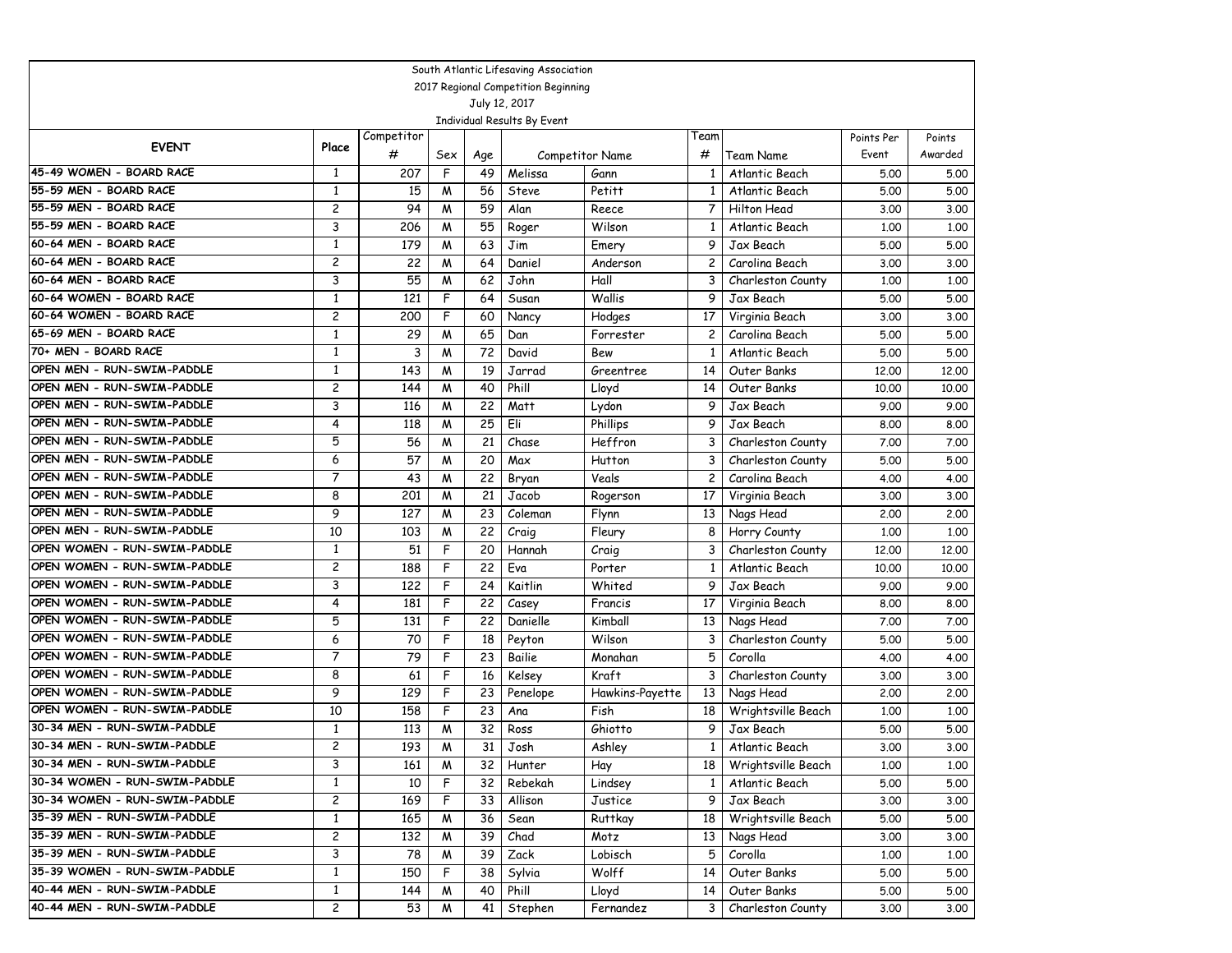|                                                      |                         |                  |     |                 | South Atlantic Lifesaving Association |                        |                 |                    |            |         |
|------------------------------------------------------|-------------------------|------------------|-----|-----------------|---------------------------------------|------------------------|-----------------|--------------------|------------|---------|
| 2017 Regional Competition Beginning<br>July 12, 2017 |                         |                  |     |                 |                                       |                        |                 |                    |            |         |
|                                                      |                         |                  |     |                 |                                       |                        |                 |                    |            |         |
|                                                      |                         |                  |     |                 | Individual Results By Event           |                        |                 |                    |            |         |
| <b>EVENT</b>                                         | Place                   | Competitor       |     |                 |                                       |                        | Team            |                    | Points Per | Points  |
|                                                      |                         | #                | Sex | Age             |                                       | <b>Competitor Name</b> | #               | Team Name          | Event      | Awarded |
| 40-44 MEN - RUN-SWIM-PADDLE                          | 3                       | 71               | M   | 41              | Shaun                                 | Buen                   | 5               | Corolla            | 1,00       | 1.00    |
| 45-49 MEN - RUN-SWIM-PADDLE                          | 1                       | 199              | M   | 45              | Bill                                  | Horn                   | 9               | Jax Beach          | 5.00       | 5.00    |
| 45-49 MEN - RUN-SWIM-PADDLE                          | $\overline{c}$          | 123              | M   | 48              | Thomas                                | Wright                 | 9               | Jax Beach          | 3.00       | 3.00    |
| 45-49 MEN - RUN-SWIM-PADDLE                          | 3                       | 134              | W   | 48              | Ken                                   | Savage                 | 13              | Nags Head          | 1,00       | 1.00    |
| 55-59 MEN - RUN-SWIM-PADDLE                          | $\mathbf{1}$            | 15               | M   | 56              | <b>Steve</b>                          | Petitt                 | 1               | Atlantic Beach     | 5.00       | 5.00    |
| 55-59 MEN - RUN-SWIM-PADDLE                          | 2                       | 206              | M   | 55              | Roger                                 | Wilson                 | 1               | Atlantic Beach     | 3.00       | 3.00    |
| 60-64 MEN - RUN-SWIM-PADDLE                          | 1                       | 22               | W   | 64              | Daniel                                | Anderson               | 2               | Carolina Beach     | 5.00       | 5.00    |
| 60-64 MEN - RUN-SWIM-PADDLE                          | $\overline{c}$          | 55               | M   | 62              | John                                  | Hall                   | 3               | Charleston County  | 3.00       | 3.00    |
| 60-64 MEN - RUN-SWIM-PADDLE                          | 3                       | 179              | W   | 63              | Jim                                   | Emery                  | 9               | Jax Beach          | 1.00       | 1.00    |
| 60-64 WOMEN - RUN-SWIM-PADDLE                        | $\mathbf{1}$            | 121              | F   | 64              | Susan                                 | Wallis                 | 9               | Jax Beach          | 5.00       | 5.00    |
| 60-64 WOMEN - RUN-SWIM-PADDLE                        | $\overline{c}$          | 200              | F   | 60              | Nancy                                 | Hodges                 | 17              | Virginia Beach     | 3.00       | 3.00    |
| 64-69 MEN - RUN-SWIM-PADDLE                          | $\mathbf{1}$            | 29               | W   | 65              | Dan                                   | Forrester              | 2               | Carolina Beach     | 5.00       | 5.00    |
| 70+ MEN - RUN-SWIM-PADDLE                            | $\mathbf{1}$            | 3                | M   | 72              | David                                 | Bew                    | 1               | Atlantic Beach     | 5.00       | 5.00    |
| OPEN MEN - RUN-SWIM-RUN                              | 1                       | $16\overline{2}$ | W   | 30              | Michel                                | Heijnen                | 18              | Wrightsville Beach | 12,00      | 12.00   |
| OPEN MEN - RUN-SWIM-RUN                              | $\overline{c}$          | 20               | M   | 16              | Kyle                                  | Smithers               | 1               | Atlantic Beach     | 10.00      | 10.00   |
| OPEN MEN - RUN-SWIM-RUN                              | 3                       | 155              | W   | 19              | Jack                                  | <b>DeVries</b>         | 18              | Wrightsville Beach | 9.00       | 9.00    |
| OPEN MEN - RUN-SWIM-RUN                              | 4                       | 74               | W   | 21              | Bradley                               | Gibble                 | 5               | Corolla            | 8.00       | 8.00    |
| OPEN MEN - RUN-SWIM-RUN                              | 5                       | 104              | M   | 23              | Juraj                                 | Hlavek                 | 8               | Horry County       | 7.00       | 7.00    |
| OPEN MEN - RUN-SWIM-RUN                              | 6                       | 118              | M   | 25              | Eli                                   | Phillips               | 9               | Jax Beach          | 5.00       | 5.00    |
| OPEN MEN - RUN-SWIM-RUN                              | $\overline{7}$          | 127              | W   | 23              | Coleman                               | Flynn                  | 13              | Nags Head          | 4.00       | 4.00    |
| OPEN MEN - RUN-SWIM-RUN                              | 8                       | 159              | M   | 29              | Luke                                  | Hammond                | 18              | Wrightsville Beach | 3.00       | 3.00    |
| OPEN MEN - RUN-SWIM-RUN                              | 9                       | 108              | м   | $\overline{25}$ | Jakub                                 | Nezdoba                | 8               | Horry County       | 2.00       | 2.00    |
| OPEN MEN - RUN-SWIM-RUN                              | 10                      | 107              | F   | 24              | Karel                                 | Mikota                 | 8               | Horry County       | 1.00       | 1.00    |
| OPEN WOMEN - RUN-SWIM-RUN                            | $\mathbf{1}$            | 51               | F   | 20              | Hannah                                | Craig                  | 3               | Charleston County  | 12.00      | 12.00   |
| OPEN WOMEN - RUN-SWIM-RUN                            | 2                       | 181              | F   | 22              | Casey                                 | Francis                | 17              | Virginia Beach     | 10,00      | 10.00   |
| OPEN WOMEN - RUN-SWIM-RUN                            | 3                       | $\overline{79}$  | F   | 23              | Bailie                                | Monahan                | 5               | Corolla            | 9.00       | 9.00    |
| OPEN WOMEN - RUN-SWIM-RUN                            | 4                       | 188              | F   | 22              | Eva                                   | Porter                 | 1               | Atlantic Beach     | 8.00       | 8.00    |
| OPEN WOMEN - RUN-SWIM-RUN                            | 5                       | 33               | F   | 18              | Aleta                                 | Jewell                 | $\overline{c}$  | Carolina Beach     | 7.00       | 7.00    |
| OPEN WOMEN - RUN-SWIM-RUN                            | 6                       | 61               | F   | 16              | Kelsey                                | <b>Kraft</b>           | 3               | Charleston County  | 5.00       | 5.00    |
| OPEN WOMEN - RUN-SWIM-RUN                            | $\overline{7}$          | 136              | F   | 20              | Rebecca                               | Stanton                | 13              | Nags Head          | 4.00       | 4.00    |
| OPEN WOMEN - RUN-SWIM-RUN                            | 8                       | 98               | F   | 21              | Megan                                 | Strickland             | $\overline{7}$  | Hilton Head        | 3.00       | 3.00    |
| OPEN WOMEN - RUN-SWIM-RUN                            | 9                       | 158              | F   | 23              | Ana                                   | Fish                   | 18              | Wrightsville Beach | 2.00       | 2.00    |
| OPEN WOMEN - RUN-SWIM-RUN                            | 10                      | 89               | F   | 22              | Maisey                                | Kent                   | 7               | Hilton Head        | 1.00       | 1.00    |
| 30-34 MEN-RUN - SWIM-RUN                             | 1                       | 162              | M   | 30              | Michel                                | Heijnen                | 18              | Wrightsville Beach | 5.00       | 5.00    |
| 30-34 MEN-RUN - SWIM-RUN                             | $\overline{c}$          | 193              | M   | 31              | Josh                                  | Ashley                 | $\mathbf{1}$    | Atlantic Beach     | 3.00       | 3.00    |
| 30-34 MEN-RUN - SWIM-RUN                             | 3                       | 113              | W   | 32              | Ross                                  | Ghiotto                | 9               | Jax Beach          | 1.00       | 1.00    |
| 30-34 WOMEN - RUN-SWIM-RUN                           | $\mathbf{1}$            | 10               | F   | 32              | Rebekah                               | Lindsey                | $\mathbf{1}$    | Atlantic Beach     | 5.00       | 5.00    |
| 30-34 WOMEN - RUN-SWIM-RUN                           | $\overline{\mathbf{c}}$ | 169              | F   | 33              | Allison                               | Justice                | 9               | Jax Beach          | 3.00       | 3.00    |
| 35-39 MEN - RUN-SWIM-RUN                             | $\mathbf{1}$            | 165              | M   | 36              | Sean                                  | <b>Ruttkay</b>         | 18              | Wrightsville Beach | 5.00       | 5.00    |
| 35-39 MEN - RUN-SWIM-RUN                             | $\overline{c}$          | 132              | M   | 39              | Chad                                  | Motz                   | 13              | Nags Head          | 3.00       | 3.00    |
| 35-39 MEN - RUN-SWIM-RUN                             | 3                       | 19               | M   | 35              | Kenneth                               | Reeves                 | $\mathbf{1}$    | Atlantic Beach     | 1.00       | 1.00    |
| 35-39 WOMEN - RUN-SWIM-RUN                           | $\mathbf{1}$            | 150              | F   | 38              | Sylvia                                | Wolff                  | 14 <sup>1</sup> | Outer Banks        | 5.00       | 5.00    |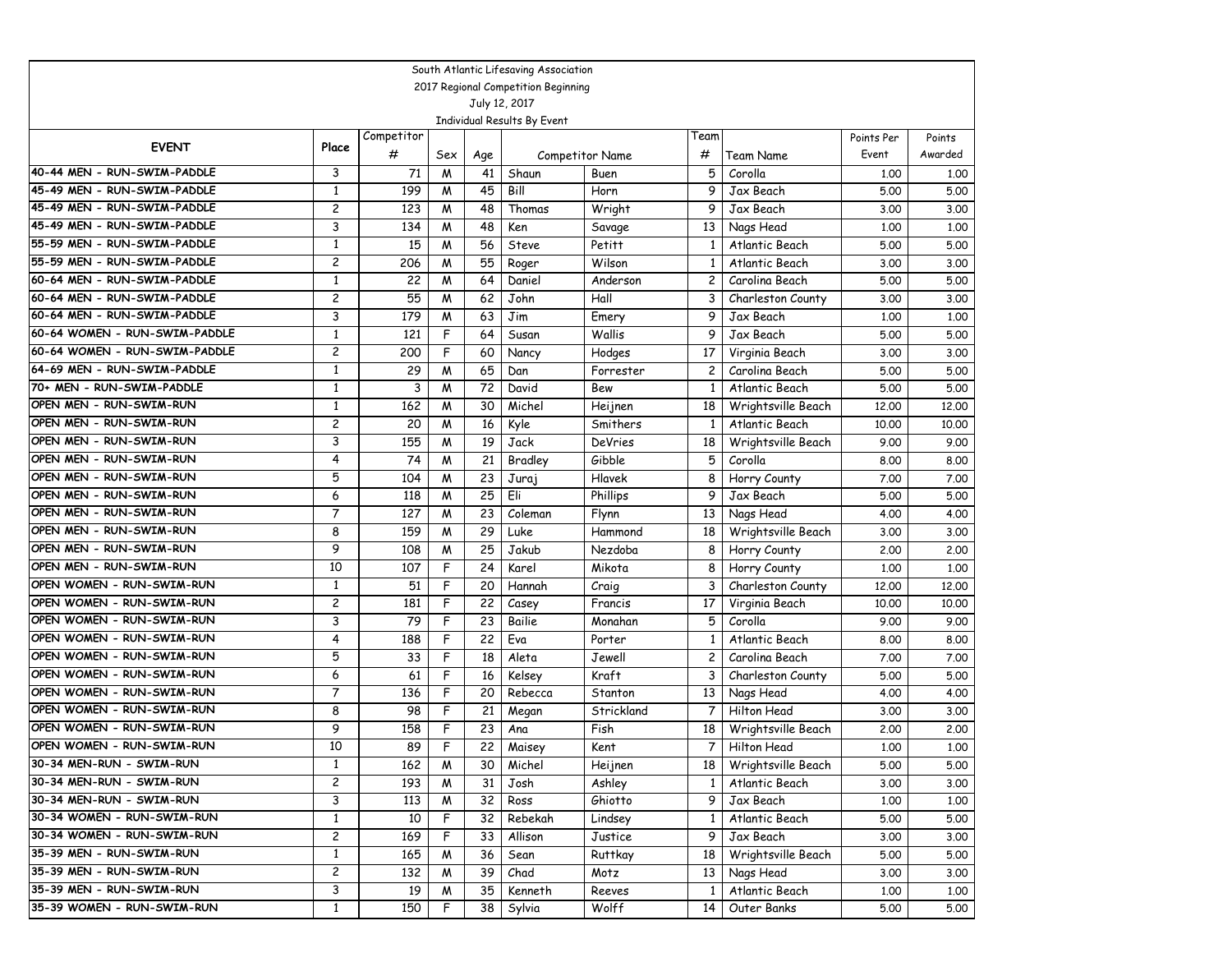|                                                  |                                           |            |        |          | South Atlantic Lifesaving Association |                    |              |                                      |              |              |  |
|--------------------------------------------------|-------------------------------------------|------------|--------|----------|---------------------------------------|--------------------|--------------|--------------------------------------|--------------|--------------|--|
|                                                  | 2017 Regional Competition Beginning       |            |        |          |                                       |                    |              |                                      |              |              |  |
|                                                  |                                           |            |        |          | July 12, 2017                         |                    |              |                                      |              |              |  |
|                                                  |                                           |            |        |          | Individual Results By Event           |                    |              |                                      |              |              |  |
| <b>EVENT</b>                                     | Place                                     | Competitor |        |          |                                       |                    | Team         |                                      | Points Per   | Points       |  |
|                                                  |                                           | #          | Sex    | Age      |                                       | Competitor Name    | #            | Team Name                            | Event        | Awarded      |  |
| 40-44 MEN - RUN-SWIM-RUN                         | $\mathbf{1}$                              | 53         | M      | 41       | Stephen                               | Fernandez          | 3            | Charleston County                    | 5.00         | 5.00         |  |
| 40-44 MEN - RUN-SWIM-RUN                         | $\overline{c}$                            | 71         | M      | 41       | Shaun                                 | Buen               | 5            | Corolla                              | 3.00         | 3.00         |  |
| 40-44 MEN - RUN-SWIM-RUN                         | 3                                         | 12         | M      | 42       | Jamie                                 | Mclaughlin         |              | Atlantic Beach                       | 1.00         | 1.00         |  |
| 45-49 MEN - RUN-SWIM-RUN                         | $\mathbf{1}$                              | 199        | W      | 45       | Bill                                  | Horn               | 9            | Jax Beach                            | 5.00         | 5.00         |  |
| 45-49 MEN - RUN-SWIM-RUN                         | 2                                         | 123        | W      | 48       | Thomas                                | Wright             | 9            | Jax Beach                            | 3.00         | 3.00         |  |
| 45-49 MEN - RUN-SWIM-RUN                         | 3                                         | 134        | W      | 48       | Ken                                   | Savage             | 13           | Nags Head                            | 1.00         | 1.00         |  |
| 50-54 MEN - RUN-SWIM-RUN                         | $\mathbf{1}$                              | 18         | M      | 50       | Brad                                  | Reckamp            |              | Atlantic Beach                       | 5.00         | 5.00         |  |
| 55-59 MEN - RUN-SWIM-RUN                         | 1                                         | 15         | W      | 56       | <b>Steve</b>                          | Petitt             | 1            | Atlantic Beach                       | 5.00         | 5.00         |  |
| 55-59 MEN - RUN-SWIM-RUN                         | $\overline{c}$                            | 94         | W      | 59       | Alan                                  | Reece              | 7            | Hilton Head                          | 3.00         | 3.00         |  |
| 55-59 MEN - RUN-SWIM-RUN                         | 3                                         | 206        | W      | 55       | Roger                                 | Wilson             | 1            | Atlantic Beach                       | 1.00         | 1.00         |  |
| 60-64 MEN - RUN-SWIM-RUN                         | $\mathbf{1}$                              | 22         | M      | 64       | Daniel                                | Anderson           | 2            | Carolina Beach                       | 5.00         | 5.00         |  |
| 60-64 MEN - RUN-SWIM-RUN                         | $\overline{c}$                            | 179        | M      | 63       | Jim                                   | Emery              | 9            | Jax Beach                            | 3.00         | 3.00         |  |
| 60-64 WOMEN - RUN-SWIM-RUN                       | $\mathbf{1}$                              | 200        | F      | 60       | Nancy                                 | Hodges             | 17           | Virginia Beach                       | 5.00         | 5.00         |  |
| 60-64 WOMEN - RUN-SWIM-RUN                       | $\overline{c}$                            | 121        | F      | 64       | Susan                                 | Wallis             | 9            | Jax Beach                            | 3.00         | 3.00         |  |
| 64-69 MEN - RUN-SWIM-RUN                         | $\mathbf{1}$                              | 29         | W      | 65       | Dan                                   | Forrester          | 2            | Carolina Beach                       | 5.00         | 5.00         |  |
| 70+ MEN - RUN-SWIM-RUN                           | $\mathbf{1}$                              | 3          | W      | 72       | David                                 | Bew                | 1            | Atlantic Beach                       | 5.00         | 5.00         |  |
| OPEN MEN - RESCUE RACE                           | $\mathbf{1}$                              | 53         | W      | 41       | Stephen                               | Fernandez          | 3            | Charleston County                    | 3.00         | 3.00         |  |
| OPEN MEN - RESCUE RACE<br>OPEN MEN - RESCUE RACE | 1                                         | 56         | W      | 21       | Chase                                 | Heffron            | 3            | Charleston County                    | 3.00         | 3.00         |  |
| OPEN MEN - RESCUE RACE                           | $\mathbf{1}$                              | 66         | M      | 20       | Jacob                                 | Peller             | 3            | Charleston County                    | 3.00         | 3.00         |  |
| OPEN MEN - RESCUE RACE                           | $\mathbf{1}$                              | 69         | W      | 19       | Kevin                                 | Tipton             | 3            | Charleston County                    | 3.00         | 3.00         |  |
| OPEN MEN - RESCUE RACE                           | $\overline{c}$                            | 155        | W      | 19       | Jack                                  | <b>DeVries</b>     | 18           | Wrightsville Beach                   | 2.50         | 2.50         |  |
| OPEN MEN - RESCUE RACE                           | $\overline{c}$                            | 161<br>162 | W      | 32<br>30 | Hunter                                | Hay                | 18           | Wrightsville Beach                   | 2.50         | 2.50         |  |
| OPEN MEN - RESCUE RACE                           | $\overline{c}$<br>$\overline{\mathbf{c}}$ |            | W      | 31       | Michel                                | Heijnen<br>Peacock | 18           | Wrightsville Beach                   | 2.50         | 2.50         |  |
| OPEN MEN - RESCUE RACE                           | 3                                         | 164        | W      | 33       | Maurice                               |                    | 18           | Wrightsville Beach<br>Atlantic Beach | 2.50         | 2,50<br>2.25 |  |
| OPEN MEN - RESCUE RACE                           | 3                                         | 13<br>194  | M      | 33       | Garrett                               | Opper<br>Watkins   | 1            | Atlantic Beach                       | 2.25         | 2.25         |  |
| OPEN MEN - RESCUE RACE                           | 3                                         | 6          | M<br>W | 25       | Jeremy<br>Blake                       | Ehlers             | 1            | Atlantic Beach                       | 2.25<br>2.25 | 2.25         |  |
| OPEN MEN - RESCUE RACE                           | 3                                         | 8          | W      | 16       | Cory                                  | Gann               | -1           | Atlantic Beach                       | 2.25         | 2.25         |  |
| OPEN MEN - RESCUE RACE                           | 4                                         | 116        | W      | 22       | Matt                                  | Lydon              | 9            | Jax Beach                            | 2.00         | 2.00         |  |
| OPEN MEN - RESCUE RACE                           | 4                                         | 117        | W      | 33       | Kyle                                  | O'Connor           | 9            | Jax Beach                            | 2.00         | 2.00         |  |
| OPEN MEN - RESCUE RACE                           | 4                                         | 118        | W      | 25       | Eli                                   | Phillips           | 9            | Jax Beach                            | 2.00         | 2.00         |  |
| OPEN MEN - RESCUE RACE                           | 4                                         | 119        | M      | 21       | Vasili                                | Plegi              | 9            | Jax Beach                            | 2.00         | 2.00         |  |
| OPEN MEN - RESCUE RACE                           | 5                                         | 127        | W      | 23       | $\overline{C}$ oleman                 | Flynn              | 13           | Nags Head                            | 1.75         | 1.75         |  |
| OPEN MEN - RESCUE RACE                           | 5                                         | 128        | M      | 22       | Bryce                                 | Green              |              | 13 Nags Head                         | 1.75         | 1.75         |  |
| OPEN MEN - RESCUE RACE                           | 5                                         | 125        | M      | 19       | Will                                  | Chartrand          |              | 13 Nags Head                         | 1.75         | 1.75         |  |
| OPEN MEN - RESCUE RACE                           | 5                                         | 135        | M      | 25       | Andrew                                | Simerson           |              | 13 Nags Head                         | 1.75         | 1.75         |  |
| OPEN MEN - RESCUE RACE                           | 6                                         | 11         | M      | 25       | Colin                                 | Lynch              | $\mathbf{1}$ | Atlantic Beach                       | 1.25         | 1.25         |  |
| OPEN MEN - RESCUE RACE                           | 6                                         | 19         | M      | 35       | Kenneth                               | Reeves             | 1            | Atlantic Beach                       | 1.25         | 1.25         |  |
| OPEN MEN - RESCUE RACE                           | 6                                         | 20         | M      | 16       | Kyle                                  | Smithers           | 1            | Atlantic Beach                       | 1.25         | 1.25         |  |
| OPEN MEN - RESCUE RACE                           | 6                                         | 193        | M      | 31       | Josh                                  | Ashley             | 1            | Atlantic Beach                       | 1.25         | 1.25         |  |
| OPEN MEN - RESCUE RACE                           | $\overline{7}$                            | 5          | M      | 17       | Miles                                 | Dupree             | 1            | Atlantic Beach                       | 1.00         | 1.00         |  |
| OPEN MEN - RESCUE RACE                           | 7                                         | 7          | M      | 19       | Jacob                                 | Florey             | $\mathbf{1}$ | Atlantic Beach                       | 1.00         | 1.00         |  |
|                                                  |                                           |            |        |          |                                       |                    |              |                                      |              |              |  |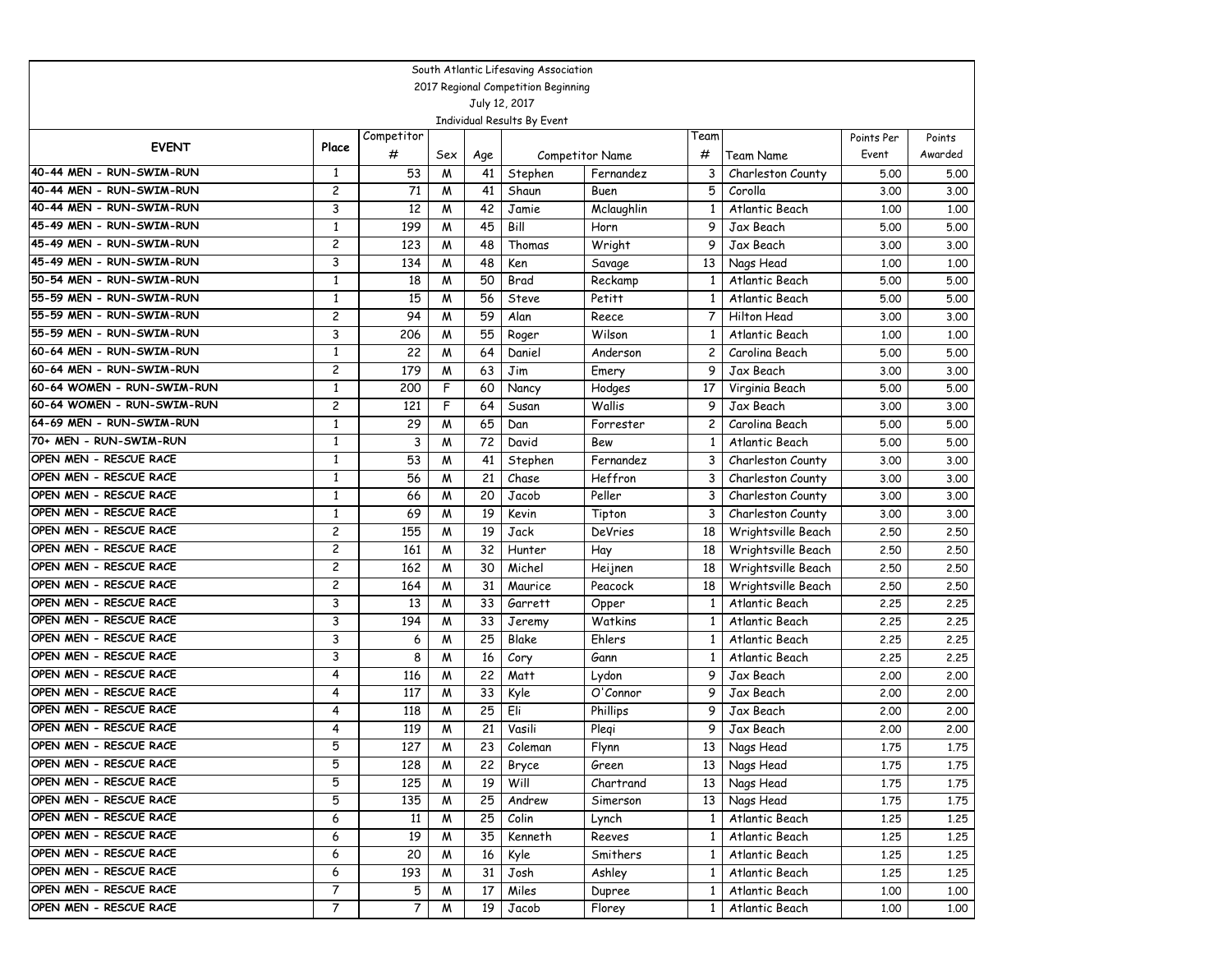|                                     |                |            |     |     | South Atlantic Lifesaving Association |                 |      |                    |            |         |
|-------------------------------------|----------------|------------|-----|-----|---------------------------------------|-----------------|------|--------------------|------------|---------|
| 2017 Regional Competition Beginning |                |            |     |     |                                       |                 |      |                    |            |         |
|                                     |                |            |     |     | July 12, 2017                         |                 |      |                    |            |         |
|                                     |                |            |     |     | Individual Results By Event           |                 |      |                    |            |         |
| <b>EVENT</b>                        | Place          | Competitor |     |     |                                       |                 | Team |                    | Points Per | Points  |
|                                     |                | #          | Sex | Age |                                       | Competitor Name | #    | Team Name          | Event      | Awarded |
| OPEN MEN - RESCUE RACE              | $\overline{7}$ | 9          | M   | 18  | James                                 | Gann            | 1    | Atlantic Beach     | 1,00       | 1.00    |
| OPEN MEN - RESCUE RACE              | $\overline{7}$ | 14         | M   | 19  | Ryan                                  | Petitt          | 1    | Atlantic Beach     | 1,00       | 1.00    |
| OPEN MEN - RESCUE RACE              | 8              | 103        | W   | 22  | Craig                                 | Fleury          | 8    | Horry County       | 0.75       | 0.75    |
| OPEN MEN - RESCUE RACE              | 8              | 104        | W   | 23  | Juraj                                 | Hlavek          | 8    | Horry County       | 0.75       | 0.75    |
| OPEN MEN - RESCUE RACE              | 8              | 178        | W   | 26  | Benjamin                              | Jones           | 8    | Horry County       | 0.75       | 0.75    |
| OPEN MEN - RESCUE RACE              | 8              | 198        | M   | 22  | Tyler                                 | Gill            | 8    | Horry County       | 0.75       | 0.75    |
| OPEN MEN - RESCUE RACE              | 9              | 144        | M   | 40  | Phill                                 | Lloyd           | 14   | Outer Banks        | 0.50       | 0.50    |
| OPEN MEN - RESCUE RACE              | 9              | 145        | W   | 23  | Patrick                               | Okeefe          | 14   | Outer Banks        | 0.50       | 0.50    |
| OPEN MEN - RESCUE RACE              | 9              | 151        | W   | 23  | Jackson                               | Young           | 14   | Outer Banks        | 0.50       | 0.50    |
| OPEN MEN - RESCUE RACE              | 9              | 153        | W   | 21  | Riley                                 | Young           | 14   | Outer Banks        | 0.50       | 0.50    |
| OPEN WOMEN - RESCUE RACE            | $\mathbf{1}$   | 146        | F   | 20  | Kate                                  | Olver           | 14   | Outer Banks        | 3.00       | 3.00    |
| OPEN WOMEN - RESCUE RACE            | $\mathbf{1}$   | 147        | F   | 20  | Manuela                               | Sampaio         | 14   | Outer Banks        | 3.00       | 3.00    |
| OPEN WOMEN - RESCUE RACE            | $\mathbf{1}$   | 148        | F   | 21  | Emily                                 | Sarratt         | 14   | Outer Banks        | 3.00       | 3.00    |
| OPEN WOMEN - RESCUE RACE            | $\mathbf{1}$   | 150        | F   | 38  | Sylvia                                | Wolff           | 14   | Outer Banks        | 3.00       | 3.00    |
| OPEN WOMEN - RESCUE RACE            | $\overline{c}$ | 154        | F   | 22  | Kyra                                  | DeMarte         | 18   | Wrightsville Beach | 2.50       | 2.50    |
| OPEN WOMEN - RESCUE RACE            | $\overline{c}$ | 157        | F   | 29  | Kritsi                                | Falco           | 18   | Wrightsville Beach | 2.50       | 2.50    |
| OPEN WOMEN - RESCUE RACE            | $\overline{c}$ | 158        | F   | 23  | Ana                                   | Fish            | 18   | Wrightsville Beach | 2.50       | 2.50    |
| OPEN WOMEN - RESCUE RACE            | $\overline{c}$ | 160        | F   | 24  | Thalia                                | Harrison        | 18   | Wrightsville Beach | 2.50       | 2.50    |
| OPEN WOMEN - RESCUE RACE            | 3              | 51         | F   | 20  | Hannah                                | Craig           | 3    | Charleston County  | 2.25       | 2.25    |
| OPEN WOMEN - RESCUE RACE            | 3              | 62         | F   | 19  | Elise                                 | LaVoi           | 3    | Charleston County  | 2.25       | 2.25    |
| OPEN WOMEN - RESCUE RACE            | 3              | 65         | F   | 22  | Faye                                  | Patat           | 3    | Charleston County  | 2.25       | 2.25    |
| OPEN WOMEN - RESCUE RACE            | 3              | 70         | F   | 18  | Peyton                                | Wilson          | 3    | Charleston County  | 2.25       | 2.25    |
| OPEN WOMEN - RESCUE RACE            | 4              | 111        | F   | 20  | Elise                                 | Byrd            | 9    | Jax Beach          | 2,00       | 2.00    |
| OPEN WOMEN - RESCUE RACE            | 4              | 170        | F   | 16  | Casey                                 | Hayford         | 9    | Jax Beach          | 2,00       | 2,00    |
| OPEN WOMEN - RESCUE RACE            | 4              | 122        | F   | 24  | Kaitlin                               | Whited          | 9    | Jax Beach          | 2,00       | 2,00    |
| OPEN WOMEN - RESCUE RACE            | 4              | 204        | F   | 21  | Nicole                                | Emerson         | 9    | Jax Beach          | 2,00       | 2.00    |
| OPEN WOMEN - RESCUE RACE            | 5              | 101        | F   | 29  | Jacqueline                            | Brengel         | 8    | Horry County       | 1.75       | 1.75    |
| OPEN WOMEN - RESCUE RACE            | 5              | 105        | F   | 17  | Alaina                                | Hellofs         | 8    | Horry County       | 1.75       | 1.75    |
| OPEN WOMEN - RESCUE RACE            | 5              | 106        | F   | 24  | Kamila                                | Horejesi        | 8    | Horry County       | 1.75       | 1.75    |
| OPEN WOMEN - RESCUE RACE            | 5              | 109        | F   | 22  | Courtney                              | Porfilio        | 8    | Horry County       | 1.75       | 1.75    |
| OPEN WOMEN - RESCUE RACE            | 6              | 76         | F   | 23  | Ella                                  | Kloster         | 5    | Corolla            | 1,25       | 1.25    |
| OPEN WOMEN - RESCUE RACE            | 6              | 77         | F   | 20  | Frances                               | Koback          | 5    | Corolla            | 1,25       | 1.25    |
| OPEN WOMEN - RESCUE RACE            | 6              | 79         | F   | 23  | Bailie                                | Monahan         | 5    | Corolla            | 1,25       | 1.25    |
| OPEN WOMEN - RESCUE RACE            | 6              | 80         | F   | 21  | Madeline                              | Tiffin          | 5    | Corolla            | 1.25       | 1.25    |
| OPEN WOMEN - RESCUE RACE            | $\overline{7}$ | 129        | F   | 23  | Penelope                              | Hawkins-Payette | 13   | Nags Head          | 1.00       | 1.00    |
| OPEN WOMEN - RESCUE RACE            | 7              | 131        | F   | 22  | Danielle                              | Kimball         | 13   | Nags Head          | 1.00       | 1.00    |
| OPEN WOMEN - RESCUE RACE            | 7              | 136        | F   | 20  | Rebecca                               | Stanton         | 13   | Nags Head          | 1.00       | 1.00    |
| OPEN WOMEN - RESCUE RACE            | 7              | 137        | F   | 21  | Jessica                               | Wallace         | 13   | Nags Head          | 1.00       | 1.00    |
| OPEN WOMEN - RESCUE RACE            | 8              | 138        | F   | 20  | Eve                                   | Aulsebrook      | 14   | Outer Banks        | 0.75       | 0.75    |
| OPEN WOMEN - RESCUE RACE            | 8              | 181        | F   | 22  | Casey                                 | Francis         | 17   | Virginia Beach     | 0.75       | 0.75    |
| OPEN WOMEN - RESCUE RACE            | 8              | 183        | F   | 18  | Audra                                 | Smires          | 17   | Virginia Beach     | 0.75       | 0.75    |
| OPEN WOMEN - RESCUE RACE            | 8              | 200        | F   | 60  | Nancy                                 | Hodges          | 17   | Virginia Beach     | 0.75       | 0.75    |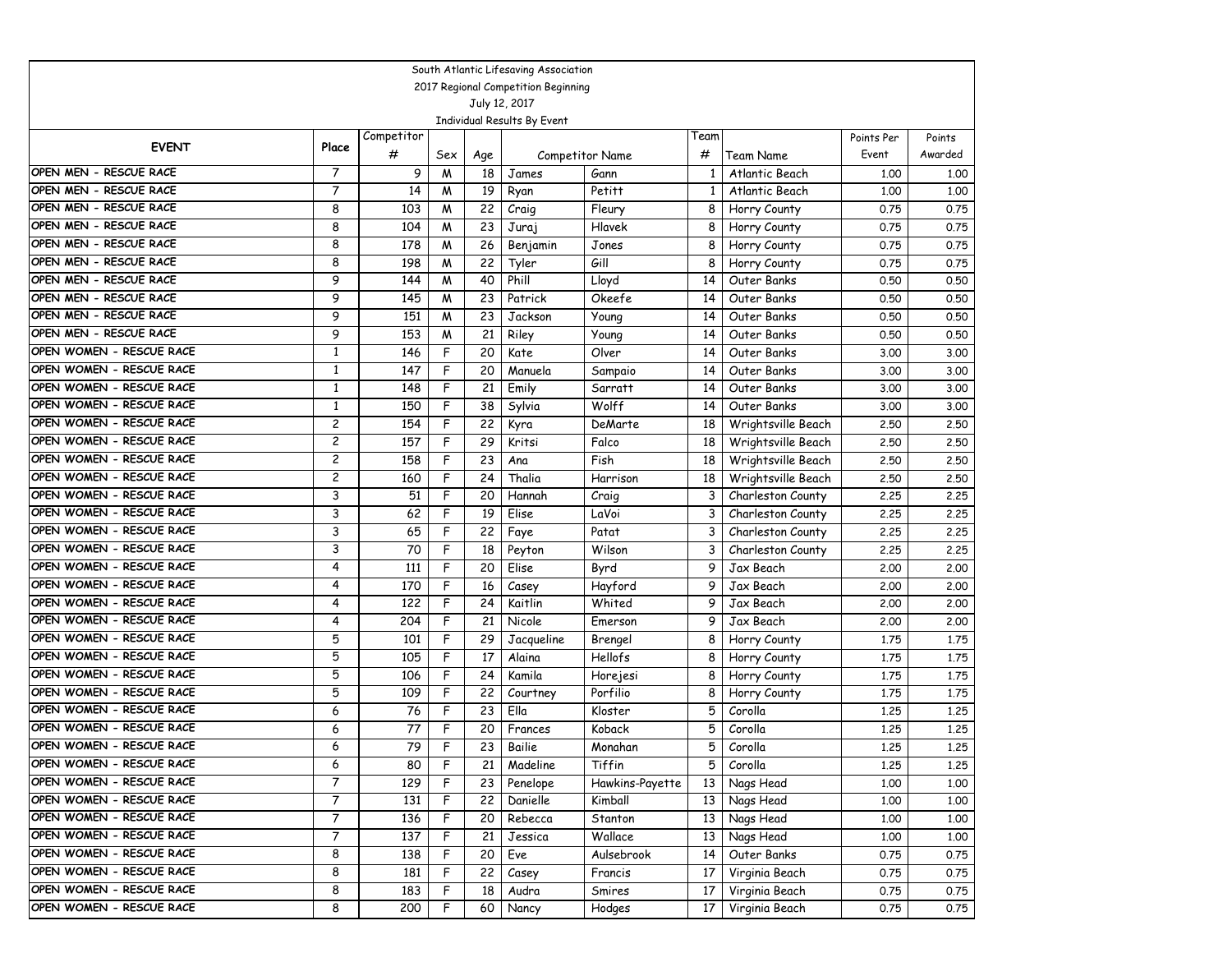|                                                  |                                     |                |     |          | South Atlantic Lifesaving Association |                 |      |                                          |              |              |  |
|--------------------------------------------------|-------------------------------------|----------------|-----|----------|---------------------------------------|-----------------|------|------------------------------------------|--------------|--------------|--|
|                                                  | 2017 Regional Competition Beginning |                |     |          |                                       |                 |      |                                          |              |              |  |
|                                                  |                                     |                |     |          | July 12, 2017                         |                 |      |                                          |              |              |  |
|                                                  |                                     |                |     |          | Individual Results By Event           |                 |      |                                          |              |              |  |
| <b>EVENT</b>                                     | Place                               | Competitor     |     |          |                                       |                 | Team |                                          | Points Per   | Points       |  |
|                                                  |                                     | #              | Sex | Age      |                                       | Competitor Name | #    | <b>Team Name</b>                         | Event        | Awarded      |  |
| OPEN WOMEN - RESCUE RACE                         | 9                                   | $\overline{c}$ | F   | 17       | Lauren                                | Bass            |      | Atlantic Beach                           | 0.50         | 0.50         |  |
| OPEN WOMEN - RESCUE RACE                         | 9                                   | 10             | F   | 32       | Rebekah                               | Lindsey         |      | Atlantic Beach                           | 0.50         | 0.50         |  |
| OPEN WOMEN - RESCUE RACE                         | 9                                   | 17             | F   | 18       | Daniela                               | Ramirez-Sanz    |      | Atlantic Beach                           | 0.50         | 0.50         |  |
| OPEN WOMEN - RESCUE RACE                         | 9                                   | 188            | F   | 22       | Eva                                   | Porter          | 1    | Atlantic Beach                           | 0.50         | 0.50         |  |
| OPEN WOMEN - RESCUE RACE                         | 10                                  | 171            | F   | 28       | May                                   | Lauzon          | 8    | Horry County                             | 0.25         | 0.25         |  |
| OPEN WOMEN - RESCUE RACE                         | 10                                  | 173            | F   | 19       | Erin                                  | O'Hagan         | 8    | Horry County                             | 0.25         | 0.25         |  |
| OPEN WOMEN - RESCUE RACE                         | 10                                  | 174            | F   | 19       | Alexis                                | Porfilio        | 8    | Horry County                             | 0.25         | 0.25         |  |
| OPEN WOMEN - RESCUE RACE                         | 10                                  | 175            | F   | 21       | Kaley                                 | Tyree           | 8    | Horry County                             | 0.25         | 0.25         |  |
| OPEN MEN - BEACH RELAY                           | $\mathbf{1}$                        | 124            | W   | 22       | Tyler                                 | Burch           | 13   | Nags Head                                | 3.00         | 3.00         |  |
| OPEN MEN - BEACH RELAY                           | $\mathbf{1}$                        | 125            | M   | 19       | Will                                  | Chartrand       | 13   | Nags Head                                | 3.00         | 3.00         |  |
| OPEN MEN - BEACH RELAY                           | $\mathbf{1}$                        | 128            | M   | 22       | Bryce                                 | Green           | 13   | Nags Head                                | 3.00         | 3.00         |  |
| OPEN MEN - BEACH RELAY                           | $\mathbf{1}$                        | 130            | M   | 23       | Shawn                                 | Kenny           | 13   | Nags Head                                | 3.00         | 3.00         |  |
| OPEN MEN - BEACH RELAY                           | $\overline{c}$                      | 27             | M   | 21       | Chris                                 | Brigham         | 2    | Carolina Beach                           | 2.50         | 2.50         |  |
| OPEN MEN - BEACH RELAY                           | $\overline{c}$                      | 44             | M   | 19       | Andrew                                | Walters         | 2    | Carolina Beach                           | 2.50         | 2.50         |  |
| OPEN MEN - BEACH RELAY                           | $\overline{c}$                      | 45             | M   | 17       | John                                  | Webb            | 2    | Carolina Beach                           | 2.50         | 2.50         |  |
| OPEN MEN - BEACH RELAY                           | 2                                   | 30             | M   | 18       | David                                 | Hicks           | 2    | Carolina Beach                           | 2.50         | 2.50         |  |
| OPEN MEN - BEACH RELAY                           | 3                                   | 71             | W   | 41       | Shaun                                 | Buen            | 5    | Corolla                                  | 2.25         | 2.25         |  |
| OPEN MEN - BEACH RELAY                           | 3                                   | 72             | M   | 20       | Michael                               | Elwood          | 5    | Corolla                                  | 2.25         | 2.25         |  |
| OPEN MEN - BEACH RELAY                           | 3                                   | 58             | M   | 18       | Michael                               | Jessup          | 3    | Charleston County                        | 2.25         | 2.25         |  |
| OPEN MEN - BEACH RELAY                           | 3                                   | 75             | M   | 22       | Chris                                 | Harvey          | 5    | Corolla                                  | 2.25         | 2.25         |  |
| OPEN MEN - BEACH RELAY                           | 4                                   | 113            | W   | 32       | Ross                                  | Ghiotto         | 9    | Jax Beach                                | 2.00         | 2,00         |  |
| OPEN MEN - BEACH RELAY                           | 4                                   | 114            | W   | 43       | Bryon                                 | Iveson          | 9    | Jax Beach                                | 2.00         | 2.00         |  |
| OPEN MEN - BEACH RELAY                           | 4                                   | 110            | W   | 20       | Dalton                                | Bruce           | 9    | Jax Beach                                | 2.00         | 2.00         |  |
| OPEN MEN - BEACH RELAY                           | 4                                   | 196            | W   | 15       | Brandon                               | Martin          | 9    | Jax Beach                                | 2.00         | 2.00         |  |
| OPEN MEN - BEACH RELAY                           | 5                                   | 7              | M   | 19       | Jacob                                 | Florey          |      | Atlantic Beach                           | 1.75         | 1.75         |  |
| OPEN MEN - BEACH RELAY                           | 5                                   | 8              | M   | 16       | Cory                                  | Gann            |      | Atlantic Beach                           | 1.75         | 1.75         |  |
| OPEN MEN - BEACH RELAY                           | 5                                   | 13             | W   | 33       | Garrett                               | Opper           | -1   | Atlantic Beach                           | 1.75         | 1.75         |  |
| OPEN MEN - BEACH RELAY<br>OPEN MEN - BEACH RELAY | 5                                   | 14             | W   | 19       | Ryan                                  | Petitt          | 1    | Atlantic Beach                           | 1.75         | 1.75         |  |
| OPEN MEN - BEACH RELAY                           | 6                                   | 63             | M   | 19       | Robert                                | McDowell        | 3    | Charleston County                        | 1,25         | 1.25         |  |
| OPEN MEN - BEACH RELAY                           | 6                                   | 69             | M   | 19       | Kevin                                 | Tipton          | 3    | Charleston County                        | 1.25         | 1.25         |  |
| OPEN MEN - BEACH RELAY                           | 6                                   | 47             | M   | 18       | Ian                                   | Butler          | 3    | Charleston County                        | 1,25         | 1,25         |  |
| OPEN MEN - BEACH RELAY                           | 6<br>7                              | 48             | M   | 20       | Noah                                  | Butler          | 3    | Charleston County                        | 1,25         | 1.25         |  |
| OPEN MEN - BEACH RELAY                           |                                     | 172            | W   | 21       | Jacob                                 | Marshall        | 8    | Horry County                             | 1.00         | 1.00         |  |
| OPEN MEN - BEACH RELAY                           | 7<br>$\overline{7}$                 | 177            | M   | 41       | Gunter                                | Bowling         |      | 8 Horry County<br>8 Horry County         | 1.00         | 1.00         |  |
| OPEN MEN - BEACH RELAY                           | 7                                   | 104            | M   | 23       | Juraj                                 | Hlavek<br>Gill  |      |                                          | 1.00         | 1.00         |  |
| OPEN MEN - BEACH RELAY                           | 8                                   | 198<br>156     | M   | 22<br>20 | Tyler                                 | Donahue         | 8    | Horry County                             | 1.00<br>0.75 | 1.00<br>0.75 |  |
| OPEN MEN - BEACH RELAY                           |                                     |                | M   |          | Seamus                                |                 | 18   | Wrightsville Beach                       |              |              |  |
| OPEN MEN - BEACH RELAY                           | 8<br>8                              | 159            | M   | 29       | Luke                                  | Hammond         | 18   | Wrightsville Beach<br>Wrightsville Beach | 0.75         | 0.75         |  |
| OPEN MEN - BEACH RELAY                           | 8                                   | 163            | M   | 22       | Will                                  | Owens           | 18   |                                          | 0.75         | 0.75         |  |
| OPEN MEN - BEACH RELAY                           | 9                                   | 164            | M   | 31       | Maurice                               | Peacock         | 18   | Wrightsville Beach                       | 0.75         | 0.75         |  |
|                                                  |                                     | 180            | M   | 31       | Michael                               | Miller          | 17   | Virginia Beach                           | 0.50         | 0.50         |  |
| OPEN MEN - BEACH RELAY                           | 9                                   | 201            | M   | 21       | Jacob                                 | Rogerson        | 17   | Virginia Beach                           | 0.50         | 0.50         |  |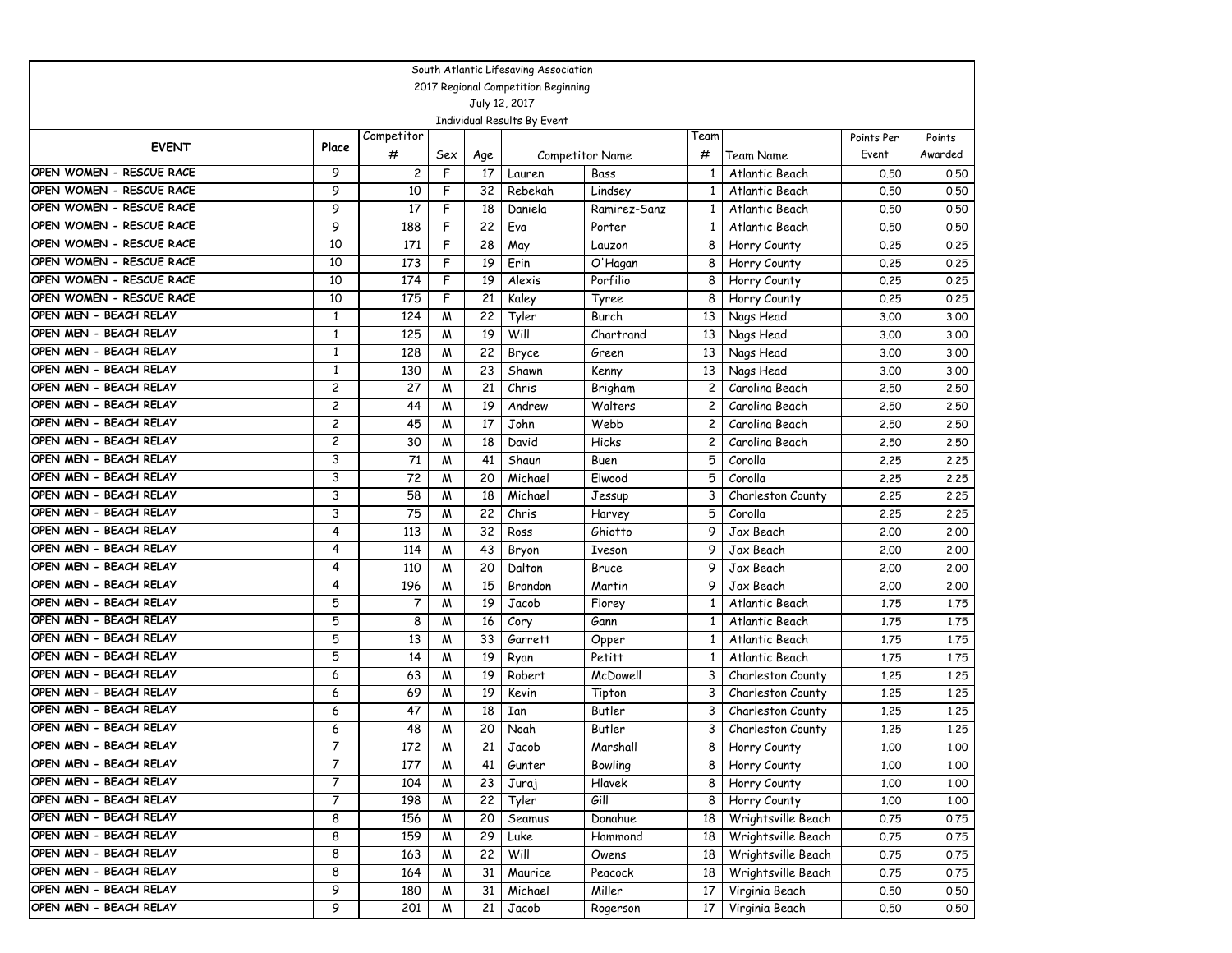|                                                  |                                  |            |        |          | South Atlantic Lifesaving Association |                          |                |                                   |              |              |
|--------------------------------------------------|----------------------------------|------------|--------|----------|---------------------------------------|--------------------------|----------------|-----------------------------------|--------------|--------------|
| 2017 Regional Competition Beginning              |                                  |            |        |          |                                       |                          |                |                                   |              |              |
|                                                  |                                  |            |        |          | July 12, 2017                         |                          |                |                                   |              |              |
|                                                  |                                  |            |        |          | Individual Results By Event           |                          |                |                                   |              |              |
| <b>EVENT</b>                                     | Place                            | Competitor |        |          |                                       |                          | Team           |                                   | Points Per   | Points       |
| OPEN MEN - BEACH RELAY                           |                                  | #          | Sex    | Age      |                                       | Competitor Name          | #              | Team Name                         | Event        | Awarded      |
|                                                  | 9                                | 202        | M      | 23       | Troy                                  | Rogerson                 | 17             | Virginia Beach                    | 0.50         | 0.50         |
| OPEN MEN - BEACH RELAY                           | 9                                | 203        | W      | 17       | Mark                                  | Rogerson                 | 17             | Virginia Beach                    | 0.50         | 0.50         |
| OPEN MEN - BEACH RELAY<br>OPEN MEN - BEACH RELAY | 10                               | 182        | W      | 28       | Richard                               | Huggett                  | 15             | Ponte Vedra                       | 0.25         | 0.25         |
| OPEN MEN - BEACH RELAY                           | 10<br>10                         | 184        | W      | 18       | Ethan                                 | Penn                     | 15             | Ponte Vedra                       | 0.25         | 0.25         |
| OPEN MEN - BEACH RELAY                           |                                  | 186        | W      | 21       | Alex                                  | Werninck                 | 15             | Ponte Vedra                       | 0.25         | 0.25         |
| OPEN WOMEN - BEACH RELAY                         | 10                               | 187        | M      | 26       | Andrew                                | Imperial                 | 15             | Ponte Vedra                       | 0.25         | 0.25         |
| OPEN WOMEN - BEACH RELAY                         | $\mathbf{1}$                     | 105        | F      | 17       | Alaina                                | Hellofs                  | 8              | Horry County                      | 3.00         | 3.00         |
| OPEN WOMEN - BEACH RELAY                         | $\mathbf{1}$<br>$\mathbf{1}$     | 106        | F<br>F | 24       | Kamila                                | Horejesi                 | 8              | Horry County                      | 3.00         | 3.00         |
| OPEN WOMEN - BEACH RELAY                         | $\mathbf{1}$                     | 109        |        | 22       | Courtney                              | Porfilio                 | 8              | Horry County                      | 3.00         | 3.00         |
| OPEN WOMEN - BEACH RELAY                         | $\overline{c}$                   | 173        | F<br>F | 19<br>24 | Erin                                  | O'Hagan                  | 8              | Horry County                      | 3.00         | 3.00         |
| OPEN WOMEN - BEACH RELAY                         |                                  | 82         | F      | 25       | Christieanna                          | Apon                     | 7<br>7         | Hilton Head<br><b>Hilton Head</b> | 2.50         | 2.50         |
| OPEN WOMEN - BEACH RELAY                         | $\overline{c}$<br>$\overline{c}$ | 87         |        |          | Rebecca                               | Gerner                   | 7              |                                   | 2.50         | 2.50         |
| OPEN WOMEN - BEACH RELAY                         | $\overline{c}$                   | 93<br>97   | F<br>F | 20       | Cheyenne                              | Polverine                | 7              | Hilton Head                       | 2.50         | 2.50         |
| OPEN WOMEN - BEACH RELAY                         | 3                                | 126        | F      | 26<br>19 | Taylor<br>Alice                       | Smith<br>Desmeules-Caron | 13             | Hilton Head                       | 2.50<br>2.25 | 2.50<br>2.25 |
| OPEN WOMEN - BEACH RELAY                         | 3                                | 133        | F      | 24       |                                       |                          |                | Nags Head                         |              |              |
| OPEN WOMEN - BEACH RELAY                         | 3                                | 136        | F      | 20       | Amelie                                | Roy                      | 13             | Nags Head                         | 2.25         | 2.25         |
| OPEN WOMEN - BEACH RELAY                         | 3                                |            | F      | 21       | Rebecca                               | Stanton<br>Wallace       | 13             | Nags Head                         | 2.25         | 2.25         |
| OPEN WOMEN - BEACH RELAY                         | 4                                | 137<br>76  | F      | 23       | Jessica<br>Ella                       | Kloster                  | 13<br>5        | Nags Head<br>Corolla              | 2.25         | 2.25         |
| OPEN WOMEN - BEACH RELAY                         | 4                                | 77         | F      | 20       | Frances                               | Koback                   | 5              | Corolla                           | 2,00         | 2.00<br>2.00 |
| OPEN WOMEN - BEACH RELAY                         | 4                                | 147        | F      | 20       | Manuela                               |                          | 14             | Outer Banks                       | 2,00         | 2.00         |
| OPEN WOMEN - BEACH RELAY                         | 4                                | 150        | F      | 38       | Sylvia                                | Sampaio<br>Wolff         | 14             | Outer Banks                       | 2,00<br>2,00 | 2.00         |
| OPEN WOMEN - BEACH RELAY                         | 5                                | 111        | F      | 20       | Elise                                 | Byrd                     | 9              | Jax Beach                         | 1,75         | 1.75         |
| OPEN WOMEN - BEACH RELAY                         | 5                                | 122        | F      | 24       | Kaitlin                               | Whited                   | 9              | Jax Beach                         | 1.75         | 1.75         |
| OPEN WOMEN - BEACH RELAY                         | 5                                | 191        | F      | 21       | Annie                                 | Garner                   | 9              | Jax Beach                         | 1.75         | 1.75         |
| OPEN WOMEN - BEACH RELAY                         | 5                                | 204        | F      | 21       | Nicole                                | Emerson                  | 9              | Jax Beach                         | 1.75         | 1.75         |
| OPEN WOMEN - BEACH RELAY                         | 6                                | 4          | F      | 18       | Kayley                                | Delay                    | 1              | Atlantic Beach                    | 1.25         | 1.25         |
| OPEN WOMEN - BEACH RELAY                         | 6                                | 17         | F      | 18       | Daniela                               | Ramirez-Sanz             | 1              | Atlantic Beach                    | 1,25         | 1.25         |
| OPEN WOMEN - BEACH RELAY                         | 6                                | 10         | F      | 32       | Rebekah                               | Lindsey                  | 1              | Atlantic Beach                    | 1,25         | 1.25         |
| OPEN WOMEN - BEACH RELAY                         | 6                                | 188        | F      | 22       | Eva                                   | Porter                   | 1              | Atlantic Beach                    | 1.25         | 1.25         |
| OPEN WOMEN - BEACH RELAY                         | $\overline{7}$                   | 50         | F      | 17       | Lauren                                | Cox                      | 3              | Charleston County                 | 1,00         | 1,00         |
| OPEN WOMEN - BEACH RELAY                         | $\overline{7}$                   | 60         | F      | 22       | Nadia                                 | Klincewicz               | 3              | Charleston County                 | 1,00         | 1.00         |
| OPEN WOMEN - BEACH RELAY                         | 7                                | 61         | F      | 16       | Kelsey                                | Kraft                    | 3              | Charleston County                 | 1,00         | 1,00         |
| OPEN WOMEN - BEACH RELAY                         | 7                                | 65         | F      | 22       | Faye                                  | Patat                    | 3              | Charleston County                 | 1.00         | 1.00         |
| OPEN WOMEN - BEACH RELAY                         | 8                                | 154        | F      | 22       | Kyra                                  | DeMarte                  | 18             | Wrightsville Beach                | 0.75         | 0.75         |
| OPEN WOMEN - BEACH RELAY                         | 8                                | 157        | F      | 29       | Kritsi                                | Falco                    | 18             | Wrightsville Beach                | 0.75         | 0.75         |
| OPEN WOMEN - BEACH RELAY                         | 8                                | 158        | F      | 23       | Ana                                   | Fish                     | 18             | Wrightsville Beach                | 0.75         | 0.75         |
| OPEN WOMEN - BEACH RELAY                         | 8                                | 160        | F      | 24       | Thalia                                | Harrison                 | 18             | Wrightsville Beach                | 0.75         | 0.75         |
| OPEN WOMEN - BEACH RELAY                         | 9                                | 25         | F      | 19       | Julia                                 | Boudreau                 | $\mathbf{2}$   | Carolina Beach                    | 0.50         | 0.50         |
| OPEN WOMEN - BEACH RELAY                         | 9                                | 32         | F.     | 20       | Mia                                   | Hulgin                   | $\overline{c}$ | Carolina Beach                    | 0.50         | 0.50         |
| OPEN WOMEN - BEACH RELAY                         | 9                                | 37         | F      | 17       | Danielle                              | Mark                     | $\mathbf{2}$   | Carolina Beach                    | 0.50         | 0.50         |
| OPEN WOMEN - BEACH RELAY                         | 9                                | 46         | F      | 19       | Mary                                  | Weddell                  | $\mathbf{2}$   | Carolina Beach                    | 0.50         | 0.50         |
|                                                  |                                  |            |        |          |                                       |                          |                |                                   |              |              |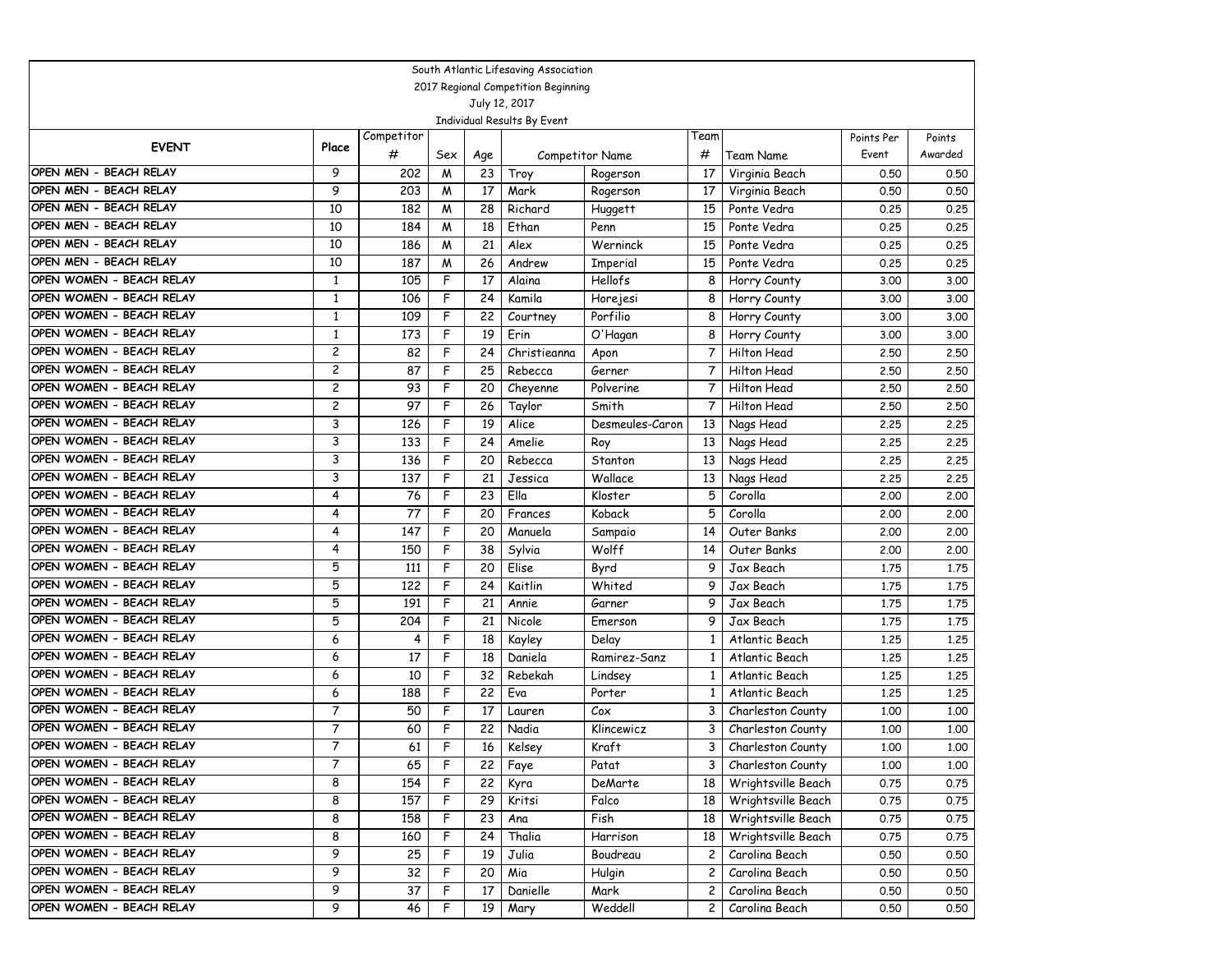|                                                      |                     |            |              |                       | South Atlantic Lifesaving Association |                     |                 |                                   |              |              |
|------------------------------------------------------|---------------------|------------|--------------|-----------------------|---------------------------------------|---------------------|-----------------|-----------------------------------|--------------|--------------|
| 2017 Regional Competition Beginning<br>July 12, 2017 |                     |            |              |                       |                                       |                     |                 |                                   |              |              |
|                                                      |                     |            |              |                       |                                       |                     |                 |                                   |              |              |
|                                                      |                     |            |              |                       | Individual Results By Event           |                     |                 |                                   |              |              |
| <b>EVENT</b>                                         | Place               | Competitor |              |                       |                                       |                     | Team            |                                   | Points Per   | Points       |
|                                                      |                     | #          | Sex          | Age                   |                                       | Competitor Name     | #               | Team Name                         | Event        | Awarded      |
| OPEN WOMEN - BEACH RELAY                             | 10                  | 79         | $\mathsf{F}$ | 23                    | Bailie                                | Monahan             | 5               | Corolla                           | 0.25         | 0.25         |
| OPEN WOMEN - BEACH RELAY                             | 10                  | 80         | F            | 21                    | Madeline                              | Tiffin              | 5               | Corolla                           | 0.25         | 0.25         |
| OPEN WOMEN - BEACH RELAY<br>OPEN WOMEN - BEACH RELAY | 10                  | 138        | F            | 20                    | Eve                                   | Aulsebrook          | 14              | Outer Banks                       | 0.25         | 0.25         |
| OPEN MEN - SURFSKI RACE                              | 10                  | 148        | F            | 21                    | Emily                                 | Sarratt             | 14              | Outer Banks                       | 0.25         | 0.25         |
| OPEN MEN - SURFSKI RACE                              | 1<br>2              | 161        | M            | 32                    | Hunter                                | Hay                 | 18              | Wrightsville Beach                | 12,00        | 12.00        |
| OPEN MEN - SURFSKI RACE                              |                     | 144        | M            | 40                    | Phill                                 | Lloyd               | 14              | Outer Banks                       | 10,00        | 10.00        |
| OPEN MEN - SURFSKI RACE                              | 3                   | 143        | M            | 19                    | Jarrad                                | Greentree           | 14              | Outer Banks                       | 9.00         | 9.00         |
| OPEN MEN - SURFSKI RACE                              | 4<br>5              | 113        | M            | 32                    | Ross                                  | Ghiotto             | 9               | Jax Beach                         | 8.00         | 8.00         |
| OPEN MEN - SURFSKI RACE                              | 6                   | 118        | M            | 25                    | Eli                                   | Phillips            | 9               | Jax Beach                         | 7.00         | 7.00         |
| OPEN MEN - SURFSKI RACE                              |                     | 123<br>193 | M            | 48<br>31              | Thomas                                | Wright              | 9               | Jax Beach                         | 5.00         | 5.00         |
| OPEN MEN - SURFSKI RACE                              | $\overline{7}$      |            | M            |                       | Josh                                  | Ashley              | $\mathbf{1}$    | Atlantic Beach                    | 4.00         | 4.00         |
| OPEN MEN - SURFSKI RACE                              | 8<br>9              | 132        | M            | 39                    | Chad                                  | Motz                | 13              | Nags Head                         | 3.00         | 3.00         |
| OPEN MEN - SURFSKI RACE                              | 10                  | 116        | M            | 22                    | Matt                                  | Lydon               | 9               | Jax Beach                         | 2,00         | 2.00         |
| OPEN WOMEN - SURFSKI RACE                            |                     | 13<br>188  | M<br>F       | 33<br>$\overline{22}$ | Garrett                               | Opper               | 1               | Atlantic Beach                    | 1,00         | 1,00         |
| OPEN WOMEN - SURFSKI RACE                            | 1<br>$\overline{c}$ | 167        | F            | 27                    | Eva                                   | Porter              | 1               | Atlantic Beach                    | 12,00        | 12,00        |
| OPEN WOMEN - SURFSKI RACE                            | 3                   | 122        | F            | 24                    | Kaitlyn                               | Shemenski           | 9               | Jax Beach                         | 10.00        | 10.00        |
| OPEN WOMEN - SURFSKI RACE                            | 4                   |            |              |                       | Kaitlin                               | Whited              | 9               | Jax Beach                         | 9.00         | 9.00         |
| OPEN WOMEN - SURFSKI RACE                            | 5                   | 111<br>101 | F<br>F       | 20<br>29              | Elise                                 | Byrd                | 9<br>8          | Jax Beach                         | 8.00         | 8.00         |
| OPEN WOMEN - SURFSKI RACE                            | 6                   | 109        | F            | 22                    | Jacqueline                            | Brengel<br>Porfilio | 8               | Horry County                      | 7.00<br>5.00 | 7.00<br>5.00 |
| OPEN WOMEN - SURFSKI RACE                            | $\overline{7}$      | 157        | F            | 29                    | Courtney<br>Kritsi                    | Falco               | 18              | Horry County                      |              | 4.00         |
| OPEN WOMEN - SURFSKI RACE                            | 8                   | 150        | F            | 38                    | Sylvia                                | Wolff               | 14              | Wrightsville Beach<br>Outer Banks | 4.00<br>3.00 | 3.00         |
| OPEN WOMEN - SURFSKI RACE                            | 9                   | 191        | F            | 21                    | Annie                                 | Garner              | 9               | Jax Beach                         | 2,00         | 2.00         |
| OPEN WOMEN - SURFSKI RACE                            | 10                  | 77         | F            | 20                    | Frances                               | Koback              | 5               | Corolla                           | 1,00         | 1,00         |
| 30-34 MEN - SURFSKI RACE                             | 1                   | 161        | M            | 32                    | Hunter                                | Hay                 | 18              | Wrightsville Beach                | 5.00         | 5.00         |
| 30-34 MEN - SURFSKI RACE                             | $\overline{c}$      | 113        | M            | 32                    | Ross                                  | Ghiotto             | 9               | Jax Beach                         | 3.00         | 3.00         |
| 30-34 MEN - SURFSKI RACE                             | 3                   | 193        | M            | 31                    | Josh                                  | Ashley              | $\mathbf{1}$    | Atlantic Beach                    | 1,00         | 1,00         |
| 30-34 WOMEN - SURFSKI RACE                           | $\mathbf{1}$        | 10         | F            | 32                    | Rebekah                               | Lindsey             | 1               | Atlantic Beach                    | 5.00         | 5.00         |
| 35-39 MEN - SURFSKI RACE                             | $\mathbf{1}$        | 132        | M            | 39                    | Chad                                  | Motz                | 13              | Nags Head                         | 5.00         | 5.00         |
| 35-39 MEN - SURFSKI RACE                             | 2                   | 165        | M            | 36                    | Sean                                  | Ruttkay             | 18              | Wrightsville Beach                | 3.00         | 3.00         |
| 35-39 WOMEN - SURFSKI RACE                           | 1                   | 150        | F            | 38                    | Sylvia                                | Wolff               | 14              | Outer Banks                       | 5.00         | 5.00         |
| 40-44 MEN - SURFSKI RACE                             | 1                   | 144        | M            | 40                    | Phill                                 | Lloyd               | 14              | Outer Banks                       | 5.00         | 5.00         |
| 40-44 MEN - SURFSKI RACE                             | $\overline{c}$      | 114        | M            | 43                    | Bryon                                 | Iveson              | 9               | Jax Beach                         | 3.00         | 3.00         |
| 40-44 MEN - SURFSKI RACE                             | 3                   | 53         | M            | 41                    | Stephen                               | Fernandez           | 3               | Charleston County                 | 1.00         | 1.00         |
| 45-49 MEN - SURFSKI RACE                             | $\mathbf{1}$        | 199        | M            | 45                    | Bill                                  | Horn                | 9               | Jax Beach                         | 5.00         | 5.00         |
| 45-49 MEN - SURFSKI RACE                             | $\overline{c}$      | 123        | M            | 48                    | Thomas                                | Wright              | 9               | Jax Beach                         | 3.00         | 3.00         |
| 45-49 MEN - SURFSKI RACE                             | 3                   | 134        | M            | 48                    | Ken                                   | Savage              | 13              | Nags Head                         | 1.00         | 1.00         |
| 50-54 MEN - SURFSKI RACE                             | 1                   | 192        | M            | 50                    | Cleve                                 | Cooney              | 9               | Jax Beach                         | 5.00         | 5.00         |
| 55-59 MEN - SURFSKI RACE                             | 1                   | 206        | M            | 55                    | Roger                                 | Wilson              | 1               | Atlantic Beach                    | 5.00         | 5.00         |
| 60-64 MEN - SURFSKI RACE                             | 1                   | 55         | M            | 62                    | John                                  | Hall                | 3               | Charleston County                 | 5.00         | 5.00         |
| 60-64 MEN - SURFSKI RACE                             | $\overline{c}$      | 179        | M            | 63                    | Jim                                   | Emery               | 9               | Jax Beach                         | 3.00         | 3.00         |
| 60-64 WOMEN - SURFSKI RACE                           | $\mathbf{1}$        | 200        | F            | 60                    | Nancy                                 | Hodges              | 17 <sup>2</sup> | Virginia Beach                    | 5.00         | 5.00         |
|                                                      |                     |            |              |                       |                                       |                     |                 |                                   |              |              |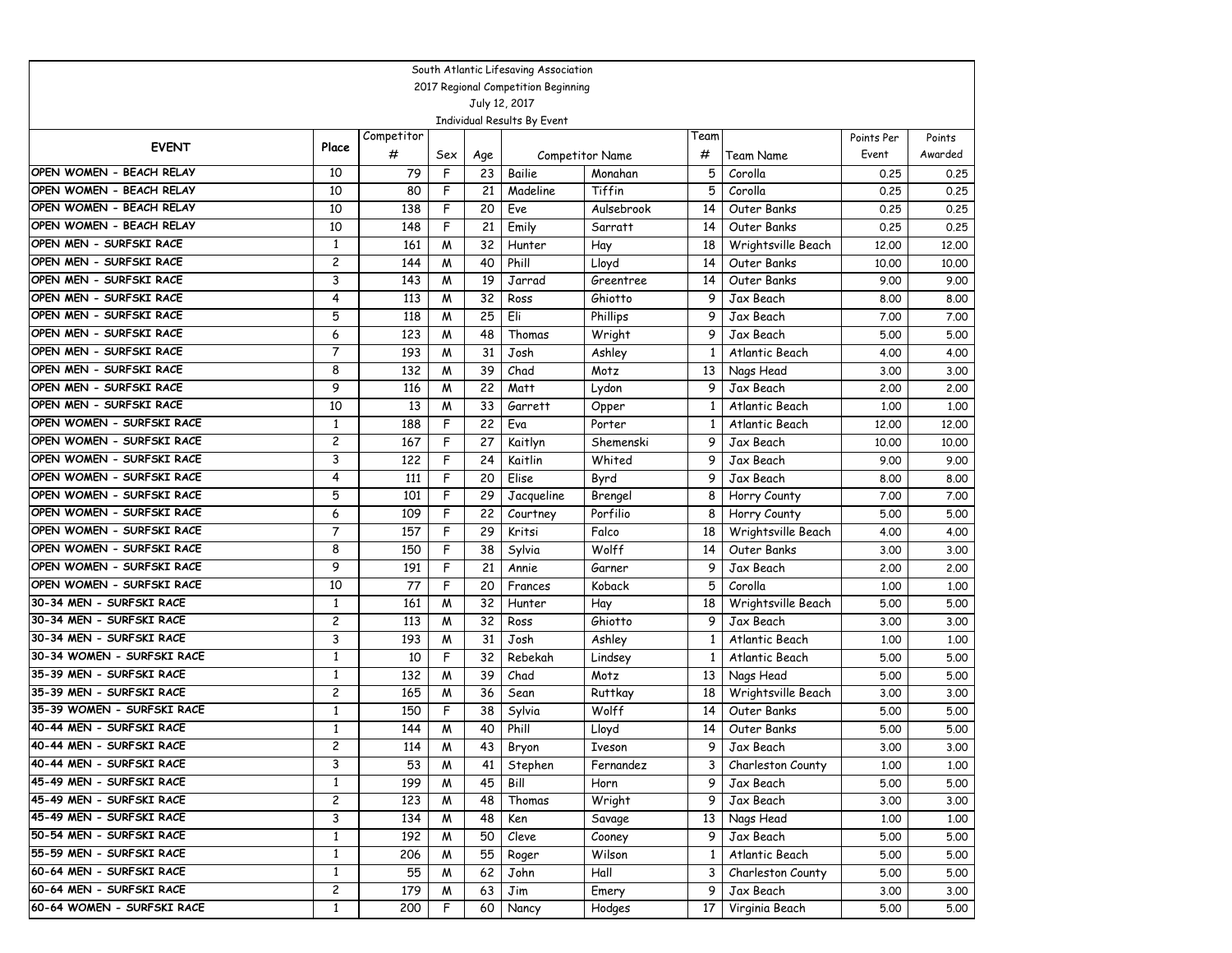|                                |                                                      |                 |                     |           | South Atlantic Lifesaving Association |                                  |                         |                        |                     |                   |  |
|--------------------------------|------------------------------------------------------|-----------------|---------------------|-----------|---------------------------------------|----------------------------------|-------------------------|------------------------|---------------------|-------------------|--|
|                                | 2017 Regional Competition Beginning<br>July 12, 2017 |                 |                     |           |                                       |                                  |                         |                        |                     |                   |  |
|                                |                                                      |                 |                     |           |                                       |                                  |                         |                        |                     |                   |  |
|                                |                                                      |                 |                     |           | Individual Results By Event           |                                  |                         |                        |                     |                   |  |
| <b>EVENT</b>                   | Place                                                | Competitor<br># |                     |           |                                       |                                  | Team<br>#               |                        | Points Per<br>Event | Points<br>Awarded |  |
| 60-64 WOMEN - SURFSKI RACE     | $\overline{c}$                                       | 121             | Sex<br>$\mathsf{F}$ | Age<br>64 | Susan                                 | <b>Competitor Name</b><br>Wallis | 9                       | Team Name<br>Jax Beach | 3.00                |                   |  |
| 70+ MEN - SURFSKI RACE         | 1                                                    | 3               | M                   | 72        | David                                 | Bew                              | 1                       | Atlantic Beach         | 5.00                | 3.00<br>5.00      |  |
| OPEN MEN - BOARD RESCUE RACE   | $\mathbf{1}$                                         | $\overline{74}$ | M                   | 21        | Bradley                               | Gibble                           | 5                       | Corolla                | 6.00                | 6.00              |  |
| OPEN MEN - BOARD RESCUE RACE   | $\mathbf{1}$                                         | 78              | M                   | 39        | Zack                                  | Lobisch                          | 5                       | Corolla                | 6.00                | 6.00              |  |
| OPEN MEN - BOARD RESCUE RACE   | 2                                                    | 143             | M                   | 19        | Jarrad                                | Greentree                        | 14                      | Outer Banks            | 5.00                | 5.00              |  |
| OPEN MEN - BOARD RESCUE RACE   | 2                                                    | 151             | M                   | 23        | Jackson                               | Young                            | 14                      | Outer Banks            | 5.00                | 5.00              |  |
| OPEN MEN - BOARD RESCUE RACE   | 3                                                    | 116             | M                   | 22        | Matt                                  | Lydon                            | 9                       | Jax Beach              | 4.50                | 4.50              |  |
| OPEN MEN - BOARD RESCUE RACE   | 3                                                    | 118             | M                   | 25        | Eli                                   | Phillips                         | 9                       | Jax Beach              | 4.50                | 4.50              |  |
| OPEN MEN - BOARD RESCUE RACE   | 4                                                    | 161             | M                   | 32        | Hunter                                | Hay                              | 18                      | Wrightsville Beach     | 4.00                | 4.00              |  |
| OPEN MEN - BOARD RESCUE RACE   | 4                                                    | 162             | M                   | 30        | Michel                                | Heijnen                          | 18                      | Wrightsville Beach     | 4.00                | 4.00              |  |
| OPEN MEN - BOARD RESCUE RACE   | 5                                                    | 201             | M                   | 21        | Jacob                                 | Rogerson                         | 17                      | Virginia Beach         | 3.50                | 3.50              |  |
| OPEN MEN - BOARD RESCUE RACE   | 5                                                    | 202             | M                   | 23        | Troy                                  | Rogerson                         | 17                      | Virginia Beach         | 3.50                | 3.50              |  |
| OPEN MEN - BOARD RESCUE RACE   | 6                                                    | 144             | M                   | 40        | Phill                                 | Lloyd                            | 14                      | Outer Banks            | 2.50                | 2.50              |  |
| OPEN MEN - BOARD RESCUE RACE   | 6                                                    | 153             | M                   | 21        | Riley                                 | Young                            | 14                      | Outer Banks            | 2.50                | 2.50              |  |
| OPEN MEN - BOARD RESCUE RACE   | $\overline{7}$                                       | 8               | M                   | 16        | Cory                                  | Gann                             | 1                       | Atlantic Beach         | 2.00                | 2.00              |  |
| OPEN MEN - BOARD RESCUE RACE   | $\overline{7}$                                       | 193             | M                   | 31        | Josh                                  | Ashley                           | $\mathbf{1}$            | Atlantic Beach         | 2,00                | 2.00              |  |
| OPEN MEN - BOARD RESCUE RACE   | 8                                                    | 41              | M                   | 20        | Fritz                                 | Richardson                       | $\overline{\mathbf{c}}$ | Carolina Beach         | 1,50                | 1.50              |  |
| OPEN MEN - BOARD RESCUE RACE   | 8                                                    | 43              | M                   | 22        | Bryan                                 | Veals                            | 2                       | Carolina Beach         | 1,50                | 1.50              |  |
| OPEN MEN - BOARD RESCUE RACE   | 9                                                    | 108             | M                   | 25        | Jakub                                 | Nezdoba                          | 8                       | Horry County           | 1,00                | 1,00              |  |
| OPEN MEN - BOARD RESCUE RACE   | 9                                                    | 177             | M                   | 41        | Gunter                                | Bowling                          | 8                       | Horry County           | 1,00                | 1,00              |  |
| OPEN MEN - BOARD RESCUE RACE   | 10                                                   | 155             | M                   | 19        | Jack                                  | <b>DeVries</b>                   | 18                      | Wrightsville Beach     | 0.50                | 0.50              |  |
| OPEN MEN - BOARD RESCUE RACE   | 10                                                   | 165             | M                   | 36        | Sean                                  | <b>Ruttkay</b>                   | 18                      | Wrightsville Beach     | 0.50                | 0.50              |  |
| OPEN WOMEN - BOARD RESCUE RACE | $\mathbf{1}$                                         | 51              | F                   | 20        | Hannah                                | Craig                            | 3                       | Charleston County      | 6.00                | 6.00              |  |
| OPEN WOMEN - BOARD RESCUE RACE | $\mathbf{1}$                                         | 70              | F                   | 18        | Peyton                                | Wilson                           | 3                       | Charleston County      | 6.00                | 6.00              |  |
| OPEN WOMEN - BOARD RESCUE RACE | 2                                                    | 122             | F                   | 24        | Kaitlin                               | Whited                           | 9                       | Jax Beach              | 5.00                | 5.00              |  |
| OPEN WOMEN - BOARD RESCUE RACE | 2                                                    | 204             | F                   | 21        | Nicole                                | Emerson                          | 9                       | Jax Beach              | 5.00                | 5.00              |  |
| OPEN WOMEN - BOARD RESCUE RACE | 3                                                    | 76              | F                   | 23        | Ella                                  | Kloster                          | 5                       | Corolla                | 4.50                | 4.50              |  |
| OPEN WOMEN - BOARD RESCUE RACE | 3                                                    | 79              | F                   | 23        | Bailie                                | Monahan                          | 5                       | Corolla                | 4.50                | 4.50              |  |
| OPEN WOMEN - BOARD RESCUE RACE | 4                                                    | 154             | F                   | 22        | Kyra                                  | DeMarte                          | 18                      | Wrightsville Beach     | 4.00                | 4.00              |  |
| OPEN WOMEN - BOARD RESCUE RACE | 4                                                    | 158             | F                   | 23        | Ana                                   | Fish                             | 18                      | Wrightsville Beach     | 4.00                | 4.00              |  |
| OPEN WOMEN - BOARD RESCUE RACE | 5                                                    | 157             | F                   | 29        | Kritsi                                | Falco                            | 18                      | Wrightsville Beach     | 3.50                | 3.50              |  |
| OPEN WOMEN - BOARD RESCUE RACE | 5                                                    | 160             | F                   | 24        | Thalia                                | Harrison                         | 18                      | Wrightsville Beach     | 3.50                | 3.50              |  |
| OPEN WOMEN - BOARD RESCUE RACE | 6                                                    | 131             | F                   | 22        | Danielle                              | Kimball                          | 13                      | Nags Head              | 2.50                | 2.50              |  |
| OPEN WOMEN - BOARD RESCUE RACE | 6                                                    | 137             | F                   | 21        | Jessica                               | Wallace                          | 13 <sup>1</sup>         | Nags Head              | 2.50                | 2.50              |  |
| OPEN WOMEN - BOARD RESCUE RACE | $\overline{7}$                                       | 129             | F                   | 23        | Penelope                              | Hawkins-Payette                  | 13                      | Nags Head              | 2.00                | 2.00              |  |
| OPEN WOMEN - BOARD RESCUE RACE | $\overline{7}$                                       | 133             | F                   | 24        | Amelie                                | Roy                              | 13                      | Nags Head              | 2.00                | 2.00              |  |
| OPEN WOMEN - BOARD RESCUE RACE | 8                                                    | 60              | F                   | 22        | Nadia                                 | Klincewicz                       | 3                       | Charleston County      | 1.50                | 1.50              |  |
| OPEN WOMEN - BOARD RESCUE RACE | 8                                                    | 61              | F                   | 16        | Kelsey                                | Kraft                            | 3                       | Charleston County      | 1.50                | 1.50              |  |
| OPEN WOMEN - BOARD RESCUE RACE | 9                                                    | 181             | F                   | 22        | Casey                                 | Francis                          | 17                      | Virginia Beach         | 1.00                | 1.00              |  |
| OPEN WOMEN - BOARD RESCUE RACE | 9                                                    | 183             | F                   | 18        | Audra                                 | Smires                           | 17                      | Virginia Beach         | 1.00                | 1.00              |  |
| OPEN WOMEN - BOARD RESCUE RACE | 10                                                   | 62              | F                   | 19        | Elise                                 | LaVoi                            | 3                       | Charleston County      | 0.50                | 0.50              |  |
| OPEN WOMEN - BOARD RESCUE RACE | 10                                                   | 65              | F                   | 22        | Faye                                  | Patat                            | 3                       | Charleston County      | 0.50                | 0.50              |  |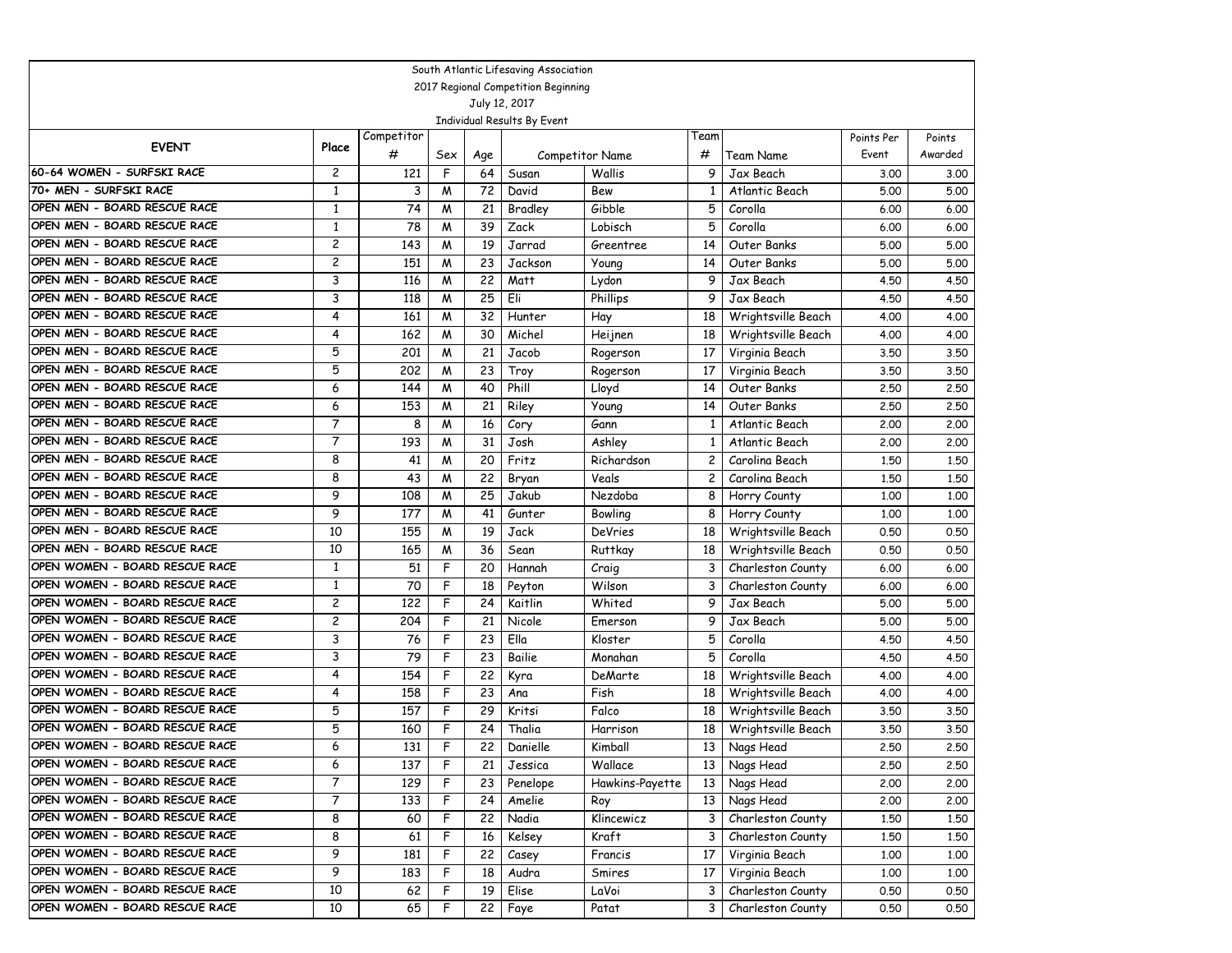| South Atlantic Lifesaving Association                            |                         |            |     |                 |            |                 |      |                    |            |         |  |
|------------------------------------------------------------------|-------------------------|------------|-----|-----------------|------------|-----------------|------|--------------------|------------|---------|--|
| 2017 Regional Competition Beginning                              |                         |            |     |                 |            |                 |      |                    |            |         |  |
| July 12, 2017                                                    |                         |            |     |                 |            |                 |      |                    |            |         |  |
| Individual Results By Event                                      |                         |            |     |                 |            |                 |      |                    |            |         |  |
| <b>EVENT</b>                                                     | Place                   | Competitor |     |                 |            |                 | Team |                    | Points Per | Points  |  |
|                                                                  |                         | #          | Sex | Age             |            | Competitor Name | #    | Team Name          | Event      | Awarded |  |
| OPEN - INTERNATIONAL IRONMAN                                     | 1                       | 143        | M   | 19              | Jarrad     | Greentree       | 14   | Outer Banks        | 12,00      | 12.00   |  |
| OPEN - INTERNATIONAL IRONMAN                                     | $\overline{c}$          | 201        | M   | 21              | Jacob      | Rogerson        | 17   | Virginia Beach     | 10.00      | 10.00   |  |
| OPEN - INTERNATIONAL IRONMAN                                     | 3                       | 118        | M   | 25              | Eli        | Phillips        | 9    | Jax Beach          | 9.00       | 9.00    |  |
| OPEN - INTERNATIONAL IRONMAN                                     | 4                       | 116        | W   | $\overline{22}$ | Matt       | Lydon           | 9    | Jax Beach          | 8.00       | 8.00    |  |
| OPEN - INTERNATIONAL IRONMAN                                     | 5                       | 193        | M   | 31              | Josh       | Ashley          | 1    | Atlantic Beach     | 7.00       | 7.00    |  |
| OPEN - INTERNATIONAL IRONMAN                                     | 6                       | 165        | M   | 36              | Sean       | Ruttkay         | 18   | Wrightsville Beach | 5.00       | 5.00    |  |
| OPEN - INTERNATIONAL IRONMAN                                     | 7                       | 57         | M   | 20              | Max        | Hutton          | 3    | Charleston County  | 4.00       | 4.00    |  |
| OPEN - INTERNATIONAL IRONMAN                                     | 8                       | 56         | M   | 21              | Chase      | Heffron         | 3    | Charleston County  | 3.00       | 3.00    |  |
| OPEN - INTERNATIONAL IRONMAN                                     | 9                       | 8          | M   | 16              | Cory       | Gann            | 1    | Atlantic Beach     | 2,00       | 2,00    |  |
| OPEN - INTERNATIONAL IRONMAN                                     | 10                      | 161        | M   | 32              | Hunter     | Hay             | 18   | Wrightsville Beach | 1,00       | 1.00    |  |
| OPEN - INTERNATIONAL IRONWOMAN                                   | $\mathbf{1}$            | 188        | F   | 22              | Eva        | Porter          | 1    | Atlantic Beach     | 12,00      | 12.00   |  |
| OPEN - INTERNATIONAL IRONWOMAN                                   | $\overline{c}$          | 122        | F   | 24              | Kaitlin    | Whited          | 9    | Jax Beach          | 10,00      | 10.00   |  |
| OPEN - INTERNATIONAL IRONWOMAN                                   | 3                       | 51         | F   | 20              | Hannah     | Craig           | 3    | Charleston County  | 9.00       | 9.00    |  |
| OPEN - INTERNATIONAL IRONWOMAN                                   | 4                       | 111        | F   | 20              | Elise      | Byrd            | 9    | Jax Beach          | 8.00       | 8.00    |  |
| OPEN - INTERNATIONAL IRONWOMAN                                   | 5                       | 181        | F   | 22              | Casey      | Francis         | 17   | Virginia Beach     | 7.00       | 7.00    |  |
| OPEN - INTERNATIONAL IRONWOMAN                                   | 6                       | 131        | F   | 22              | Danielle   | Kimball         | 13   | Nags Head          | 5.00       | 5.00    |  |
| OPEN - INTERNATIONAL IRONWOMAN                                   | 7                       | 167        | F   | 27              | Kaitlyn    | Shemenski       | 9    | Jax Beach          | 4.00       | 4.00    |  |
| OPEN - INTERNATIONAL IRONWOMAN                                   | 8                       | 101        | F   | 29              | Jacqueline | Brengel         | 8    | Horry County       | 3.00       | 3.00    |  |
| OPEN - INTERNATIONAL IRONWOMAN                                   | 9                       | 150        | F   | 38              | Sylvia     | Wolff           | 14   | Outer Banks        | 2,00       | 2.00    |  |
| OPEN - INTERNATIONAL IRONWOMAN                                   | 10                      | 148        | F   | 21              | Emily      | Sarratt         | 14   | Outer Banks        | 1,00       | 1,00    |  |
| 30-34 - INTERANTIONAL IRONMAN                                    | $\mathbf{1}$            | 113        | M   | 32              | Ross       | Ghiotto         | 9    | Jax Beach          | 5.00       | 5.00    |  |
| 30-34 - INTERANTIONAL IRONMAN                                    | $\overline{c}$          | 193        | M   | $\overline{31}$ | Josh       | Ashley          |      | Atlantic Beach     | 3.00       | 3.00    |  |
| 30-34 - INTERANTIONAL IRONMAN                                    | 3                       | 161        | W   | 32              | Hunter     | Hay             | 18   | Wrightsville Beach | 1,00       | 1,00    |  |
| 30-34 - INTERNATIONAL IRONWOMAN                                  | $\mathbf{1}$            | 10         | F   | 32              | Rebekah    | Lindsey         | 1    | Atlantic Beach     | 5.00       | 5.00    |  |
| 35-39 - INTERNATIONAL IRONMAN                                    | $\mathbf{1}$            | 132        | W   | 39              | Chad       | Motz            | 13   | Nags Head          | 5.00       | 5.00    |  |
| 35-39 - INTERNATIONAL IRONMAN                                    | 2                       | 165        | M   | 36              | Sean       | Ruttkay         | 18   | Wrightsville Beach | 3.00       | 3.00    |  |
| 35-39 - INTERNATIONAL IRONWOMAN                                  | $\mathbf{1}$            | 150        | F   | 38              | Sylvia     | Wolff           | 14   | Outer Banks        | 5.00       | 5.00    |  |
| 40-44 - INTERNATIONAL IRONMAN                                    | $\mathbf{1}$            | 114        | M   | 43              | Bryon      | Iveson          | 9    | Jax Beach          | 5.00       | 5.00    |  |
| 40-44 - INTERNATIONAL IRONMAN                                    | 2                       | 71         | M   | 41              | Shaun      | Buen            | 5    | Corolla            | 3.00       | 3.00    |  |
| 40-44 - INTERNATIONAL IRONMAN                                    | 3                       | 53         | M   | 41              | Stephen    | Fernandez       | 3    | Charleston County  | 1,00       | 1,00    |  |
| 45-49 - INTERNATIONAL IRONMAN<br>45-49 - INTERNATIONAL IRONMAN   | $\mathbf{1}$            | 123        | M   | 48              | Thomas     | Wright          | 9    | Jax Beach          | 5.00       | 5.00    |  |
| 45-49 - INTERNATIONAL IRONMAN                                    | 2<br>3                  | 199        | M   | 45              | Bill       | Horn            | 9    | Jax Beach          | 3.00       | 3.00    |  |
| 55-59 - INTERNATIONAL IRONMAN                                    |                         | 134        | М   | 48              | Ken        | Savage          | 13   | Nags Head          | 1,00       | 1,00    |  |
|                                                                  | $\mathbf{1}$            | 94         | M   | 59              | Alan       | Reece           |      | 7   Hilton Head    | 5.00       | 5.00    |  |
| 55-59 - INTERNATIONAL IRONMAN<br>60-64 - INTERNATIONAL IRONWOMAN | $\overline{\mathbf{c}}$ | 206        | M   | 55              | Roger      | Wilson          | 1    | Atlantic Beach     | 3.00       | 3.00    |  |
| 60-64 - INTERNATIONAL IRONWOMAN                                  | $\mathbf{1}$            | 200        | F   | 60              | Nancy      | Hodges          | 17   | Virginia Beach     | 5.00       | 5.00    |  |
|                                                                  | 2                       | 121        | F   | 64              | Susan      | Wallis          | 9    | Jax Beach          | 3.00       | 3.00    |  |
| 65-69 - INTERNATIONAL IRONMAN<br>70+ - INTERNATIONAL IRONMAN     | $\mathbf{1}$            | 29         | M   | 65              | Dan        | Forrester       | 2    | Carolina Beach     | 5.00       | 5.00    |  |
|                                                                  | $\mathbf{1}$            | 3          | M   | 72              | David      | Bew             | 1    | Atlantic Beach     | 5.00       | 5.00    |  |
| OPEN MEN - BEACH FLAGS<br>OPEN MEN - BEACH FLAGS                 | $\mathbf{1}$            | 164        | M   | 31              | Maurice    | Peacock         | 18   | Wrightsville Beach | 12.00      | 12.00   |  |
|                                                                  | $\overline{\mathbf{c}}$ | 124        | M   | 22              | Tyler      | Burch           | 13   | Nags Head          | 10.00      | 10.00   |  |
| OPEN MEN - BEACH FLAGS                                           | 3                       | 86         | M   | 22              | Jacob      | Dummermuth      | 7    | Hilton Head        | 9.00       | 9.00    |  |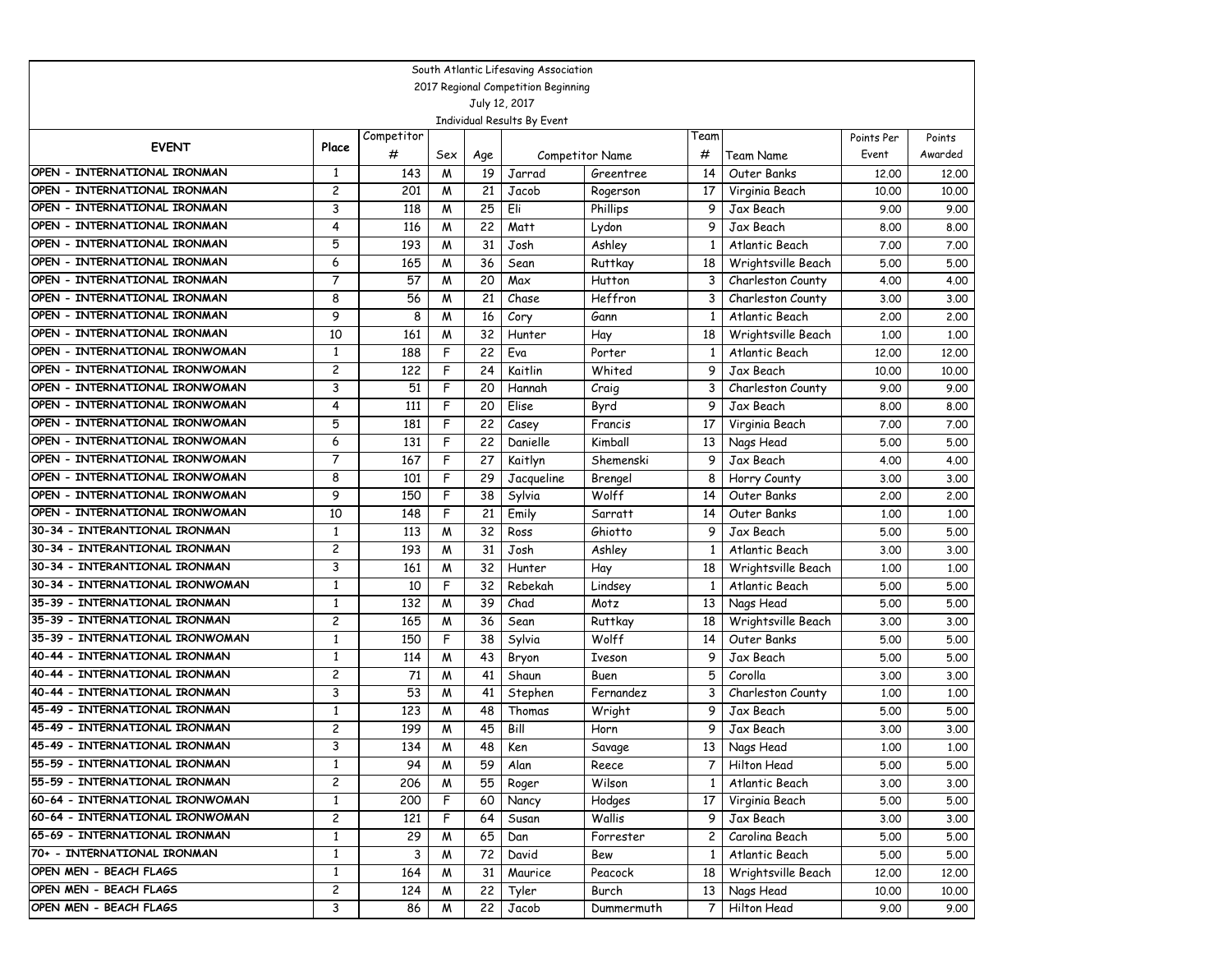| South Atlantic Lifesaving Association                |                                         |            |        |                 |                    |                            |                         |                                  |              |              |  |
|------------------------------------------------------|-----------------------------------------|------------|--------|-----------------|--------------------|----------------------------|-------------------------|----------------------------------|--------------|--------------|--|
| 2017 Regional Competition Beginning                  |                                         |            |        |                 |                    |                            |                         |                                  |              |              |  |
| July 12, 2017                                        |                                         |            |        |                 |                    |                            |                         |                                  |              |              |  |
| Individual Results By Event                          |                                         |            |        |                 |                    |                            |                         |                                  |              |              |  |
| <b>EVENT</b>                                         | Place                                   | Competitor |        |                 |                    |                            | Team                    |                                  | Points Per   | Points       |  |
|                                                      |                                         | #          | Sex    | Age             |                    | Competitor Name            | #                       | Team Name                        | Event        | Awarded      |  |
| OPEN MEN - BEACH FLAGS                               | 4                                       | 113        | W      | 32              | Ross               | Ghiotto                    | 9                       | Jax Beach                        | 8.00         | 8.00         |  |
| OPEN MEN - BEACH FLAGS                               | 5                                       | 47         | M      | 18              | Ian                | Butler                     | 3                       | Charleston County                | 7.00         | 7.00         |  |
| OPEN MEN - BEACH FLAGS                               | 6                                       | 35         | M      | 29              | Edmund             | Kennedy                    | $\overline{\mathbf{c}}$ | Carolina Beach                   | 5.00         | 5.00         |  |
| OPEN MEN - BEACH FLAGS                               | $\overline{7}$                          | 59         | M      | 26              | Kurtyss            | Kasten                     | 3                       | Charleston County                | 4.00         | 4.00         |  |
| OPEN MEN - BEACH FLAGS<br>OPEN MEN - BEACH FLAGS     | 8                                       | 63         | M      | 19              | Robert             | McDowell                   | 3                       | Charleston County                | 3.00         | 3.00         |  |
|                                                      | 9                                       | 130        | M      | 23              | Shawn              | Kenny                      | 13                      | Nags Head                        | 2,00         | 2,00         |  |
| OPEN MEN - BEACH FLAGS                               | 10                                      | 83         | M      | 20              | David              | Black                      | 7                       | Hilton Head                      | 1,00         | 1.00         |  |
| OPEN WOMEN - BEACH FLAGS<br>OPEN WOMEN - BEACH FLAGS | 1                                       | 137        | F      | 21              | Jessica            | Wallace                    | 13                      | Nags Head                        | 12,00        | 12,00        |  |
|                                                      | 2                                       | 77         | F      | 20              | Frances            | Koback                     | 5                       | Corolla                          | 10,00        | 10.00        |  |
| OPEN WOMEN - BEACH FLAGS                             | 3                                       | 133        | F      | 24              | Amelie             | Roy                        | 13                      | Nags Head                        | 9.00         | 9.00         |  |
| OPEN WOMEN - BEACH FLAGS                             | 4                                       | 93         | F      | 20              | Cheyenne           | Polverine                  | 7                       | Hilton Head                      | 8.00         | 8.00         |  |
| OPEN WOMEN - BEACH FLAGS<br>OPEN WOMEN - BEACH FLAGS | 5                                       | 97         | F      | 26              | Taylor             | Smith                      | 7                       | Hilton Head                      | 7.00         | 7.00         |  |
| OPEN WOMEN - BEACH FLAGS                             | 6                                       | 204        | F      | 21              | Nicole             | Emerson                    | 9                       | Jax Beach                        | 5.00         | 5.00         |  |
| OPEN WOMEN - BEACH FLAGS                             | $\overline{7}$                          | 37         | F<br>F | 17              | Danielle           | Mark                       | $\overline{\mathbf{c}}$ | Carolina Beach                   | 4.00         | 4.00         |  |
| OPEN WOMEN - BEACH FLAGS                             | 8                                       | 105        |        | $\overline{17}$ | Alaina             | <b>Hellofs</b>             | 8                       | Horry County                     | 3.00         | 3.00         |  |
| OPEN WOMEN - BEACH FLAGS                             | 9                                       | 109        | F      | 22              | Courtney           | Porfilio                   | 8                       | Horry County                     | 2,00         | 2.00         |  |
| 30-34 MEN - BEACH FLAGS                              | 10                                      | 106        | F      | 24              | Kamila             | Horejesi                   | 8                       | Horry County                     | 1,00         | 1.00         |  |
| 30-34 MEN - BEACH FLAGS                              | 1                                       | 164        | M      | 31              | Maurice            | Peacock                    | 18                      | Wrightsville Beach               | 5.00         | 5.00         |  |
| 30-34 MEN - BEACH FLAGS                              | 2                                       | 113        | M      | 32              | Ross               | Ghiotto                    | 9                       | Jax Beach                        | 3.00         | 3.00         |  |
| 30-34 WOMEN - BEACH FLAGS                            | 3                                       | 117        | M      | 33              | Kyle               | O'Connor                   | 9                       | Jax Beach                        | 1,00         | 1,00         |  |
| 30-34 WOMEN - BEACH FLAGS                            | 1                                       | 10<br>169  | F<br>F | 32<br>33        | Rebekah<br>Allison | Lindsey                    | $\mathbf{1}$            | Atlantic Beach<br>Jax Beach      | 5.00         | 5.00         |  |
| 35-39 MEN - BEACH FLAGS                              | 2                                       |            |        | 35              |                    | Justice                    | 9                       |                                  | 3.00         | 3.00         |  |
| 35-39 MEN - BEACH FLAGS                              | $\mathbf{1}$<br>$\overline{\mathbf{c}}$ | 19<br>42   | M      | 38              | Kenneth            | Reeves                     | 1                       | Atlantic Beach<br>Carolina Beach | 5.00         | 5.00         |  |
| 35-39 MEN - BEACH FLAGS                              | 3                                       |            | M      | 39              | Chad<br>Chad       | Soward                     | $\overline{c}$          |                                  | 3.00         | 3.00         |  |
| 35-39 WOMEN - BEACH FLAGS                            |                                         | 132        | M<br>F |                 |                    | Motz<br>Wolff              | 13                      | Nags Head<br>Outer Banks         | 1,00         | 1,00         |  |
| 40-44 MEN - BEACH FLAGS                              | 1<br>1                                  | 150        |        | 38<br>41        | Sylvia<br>Shaun    |                            | 14<br>5                 | Corolla                          | 5.00         | 5.00         |  |
| 40-44 MEN - BEACH FLAGS                              | $\overline{c}$                          | 71<br>114  | M      | 43              |                    | Buen                       | 9                       |                                  | 5.00         | 5.00         |  |
| 40-44 MEN - BEACH FLAGS                              | 3                                       | 53         | M      | 41              | Bryon              | <b>Iveson</b><br>Fernandez |                         | Jax Beach                        | 3.00         | 3.00         |  |
| 45-49 MEN - BEACH FLAGS                              | 1                                       | 123        | M<br>M | 48              | Stephen<br>Thomas  |                            | 3<br>9                  | Charleston County<br>Jax Beach   | 1,00<br>5.00 | 1,00<br>5.00 |  |
| 45-49 MEN - BEACH FLAGS                              | 2                                       | 16         | M      | 48              | John               | Wright<br>Phillips         | 1                       | Atlantic Beach                   | 3.00         | 3.00         |  |
| 45-49 WOMEN - BEACH FLAGS                            | 1                                       | 207        | F      | 49              | Melissa            | Gann                       | 1                       | Atlantic Beach                   | 5.00         | 5.00         |  |
| 50-54 MEN - BEACH FLAGS                              | $\mathbf{1}$                            | 190        | M      | 52              | Paul               | Coupal                     | 16                      | Tybee Island                     | 5.00         | 5.00         |  |
| 50-54 MEN - BEACH FLAGS                              | 2                                       | 192        | M      | 50              | Cleve              | Cooney                     | 9.                      | Jax Beach                        | 3.00         | 3.00         |  |
| 50-54 MEN - BEACH FLAGS                              | 3                                       | 18         | M      | 50              | Brad               | Reckamp                    | $\mathbf{1}$            | Atlantic Beach                   | 1.00         | 1.00         |  |
| 50-54 WOMEN - BEACH FLAGS                            | $\mathbf{1}$                            | 149        | F      | 52              | Shannon            | Shay                       | 14                      | Outer Banks                      | 5.00         | 5.00         |  |
| 55-59 MEN - BEACH FLAGS                              | 1                                       | 206        | M      | 55              | Roger              | Wilson                     | 1                       | Atlantic Beach                   | 5.00         | 5.00         |  |
| 55-59 MEN - BEACH FLAGS                              | 2                                       | 15         | M      | 56              | Steve              | Petitt                     | 1                       | Atlantic Beach                   | 3.00         | 3.00         |  |
| 55-59 MEN - BEACH FLAGS                              | 3                                       | 94         | M      | 59              | Alan               | Reece                      | 7                       | Hilton Head                      | 1.00         | 1.00         |  |
| 60-64 MEN - BEACH FLAGS                              | 1                                       | 179        | M      | 63              | Jim                |                            | 9                       | Jax Beach                        | 5.00         | 5.00         |  |
| 60-64 MEN - BEACH FLAGS                              | $\overline{c}$                          | 55         | M      | 62              | John               | Emery<br>Hall              | 3                       | Charleston County                | 3.00         | 3.00         |  |
| 60-64 WOMEN - BEACH FLAGS                            | $\mathbf{1}$                            | 200        | F      |                 |                    |                            |                         |                                  |              | 5.00         |  |
|                                                      |                                         |            |        | 60              | Nancy              | Hodges                     | 17                      | Virginia Beach                   | 5.00         |              |  |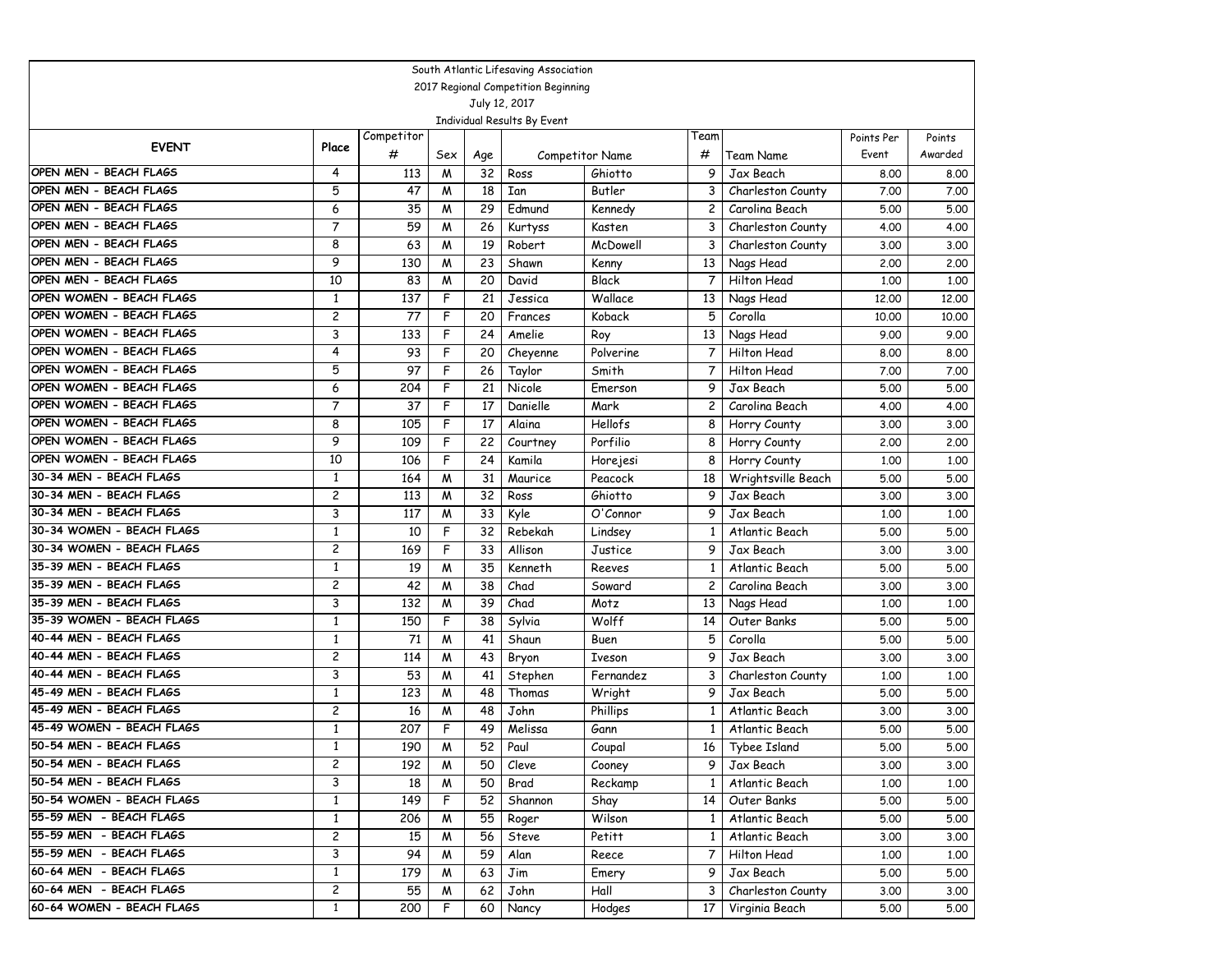| South Atlantic Lifesaving Association              |                |                 |          |           |                             |                 |              |                                  |                     |                   |
|----------------------------------------------------|----------------|-----------------|----------|-----------|-----------------------------|-----------------|--------------|----------------------------------|---------------------|-------------------|
| 2017 Regional Competition Beginning                |                |                 |          |           |                             |                 |              |                                  |                     |                   |
| July 12, 2017                                      |                |                 |          |           |                             |                 |              |                                  |                     |                   |
|                                                    |                |                 |          |           | Individual Results By Event |                 |              |                                  |                     |                   |
| <b>EVENT</b>                                       | Place          | Competitor<br># |          |           |                             | Competitor Name | Team<br>#    | Team Name                        | Points Per<br>Event | Points<br>Awarded |
| 60-64 WOMEN - BEACH FLAGS                          | $\overline{c}$ | 121             | Sex<br>F | Age<br>64 | Susan                       | Wallis          | 9            | Jax Beach                        | 3.00                | 3.00              |
| 65-69 MEN - BEACH FLAGS                            | 1              | 29              | W        | 65        | Dan                         | Forrester       | 2            | Carolina Beach                   | 5.00                | 5.00              |
| 70+ MEN - BEACH FLAGS                              | $\mathbf{1}$   | 166             | M        | 73        | Tom                         | Byerly          | 9            | Jax Beach                        | 5.00                | 5.00              |
| 70+ MEN - BEACH FLAGS                              | 2              | 3               | W        | 72        | David                       | Bew             | 1            | Atlantic Beach                   | 3.00                | 3.00              |
| OPEN MEN - TAPLIN RELAY                            | $\mathbf{1}$   | 118             | M        | 25        | Eli                         | Phillips        | 9            | Jax Beach                        | 3.00                | 3.00              |
| OPEN MEN - TAPLIN RELAY                            | 1              | 116             | M        | 22        | Matt                        | Lydon           | 9            | Jax Beach                        | 3.00                | 3.00              |
| OPEN MEN - TAPLIN RELAY                            | $\mathbf{1}$   | 113             | M        | 32        | Ross                        | Ghiotto         | 9            | Jax Beach                        | 3.00                | 3.00              |
| OPEN MEN - TAPLIN RELAY                            | $\mathbf{1}$   | 110             | M        | 20        | Dalton                      | <b>Bruce</b>    | 9            | Jax Beach                        | 3.00                | 3.00              |
| OPEN MEN - TAPLIN RELAY                            | $\overline{c}$ | 143             | M        | 19        | Jarrad                      | Greentree       | 14           | Outer Banks                      | 2.50                | 2.50              |
| OPEN MEN - TAPLIN RELAY                            | $\overline{c}$ | 153             | M        | 21        | Riley                       | Young           | 14           | Outer Banks                      | 2.50                | 2.50              |
| OPEN MEN - TAPLIN RELAY                            | $\overline{c}$ | 144             | M        | 40        | Phill                       | Lloyd           | 14           | Outer Banks                      | 2.50                | 2.50              |
| OPEN MEN - TAPLIN RELAY                            | $\overline{c}$ | 139             | M        | 23        | Dave                        | Baguet          | 14           | Outer Banks                      | 2.50                | 2.50              |
| OPEN MEN - TAPLIN RELAY                            | 3              | 161             | M        | 32        | Hunter                      | Hay             | 18           | Wrightsville Beach               | 2.25                | 2.25              |
| OPEN MEN - TAPLIN RELAY                            | 3              | 162             | M        | 30        | Michel                      | Heijnen         | 18           | Wrightsville Beach               | 2.25                | 2.25              |
| OPEN MEN - TAPLIN RELAY                            | 3              | 164             | M        | 31        | Maurice                     | Peacock         | 18           | Wrightsville Beach               | 2.25                | 2.25              |
| OPEN MEN - TAPLIN RELAY                            | 3              | 165             | M        | 36        | Sean                        | <b>Ruttkay</b>  | 18           | Wrightsville Beach               | 2.25                | 2.25              |
| OPEN MEN - TAPLIN RELAY                            | 4<br>4         | 124             | W        | 22        | Tyler                       | Burch           | 13           | Nags Head                        | 2,00                | 2.00              |
| OPEN MEN - TAPLIN RELAY<br>OPEN MEN - TAPLIN RELAY | 4              | 128<br>132      | W<br>M   | 22<br>39  | Bryce<br>Chad               | Green<br>Motz   | 13<br>13     | Nags Head                        | 2,00<br>2,00        | 2.00<br>2.00      |
| OPEN MEN - TAPLIN RELAY                            | 4              | 127             | W        | 23        | Coleman                     | Flynn           | 13           | Nags Head<br>Nags Head           | 2,00                | 2.00              |
| OPEN MEN - TAPLIN RELAY                            | 5              | 9               | W        | 18        | James                       | Gann            | 1            | Atlantic Beach                   | 1.75                | 1.75              |
| OPEN MEN - TAPLIN RELAY                            | 5              | 6               | W        | 25        | Blake                       | Ehlers          | 1            | Atlantic Beach                   | 1.75                | 1.75              |
| OPEN MEN - TAPLIN RELAY                            | 5              | 14              | W        | 19        | Ryan                        | Petitt          | 1            | Atlantic Beach                   | 1.75                | 1.75              |
| OPEN MEN - TAPLIN RELAY                            | 5              | 194             | W        | 33        | Jeremy                      | Watkins         | 1            | Atlantic Beach                   | 1.75                | 1.75              |
| OPEN MEN - TAPLIN RELAY                            | 6              | 7               | M        | 19        | Jacob                       | Florey          | 1            | Atlantic Beach                   | 1,25                | 1.25              |
| OPEN MEN - TAPLIN RELAY                            | 6              | 8               | M        | 16        | Cory                        | Gann            | 1            | Atlantic Beach                   | 1,25                | 1.25              |
| OPEN MEN - TAPLIN RELAY                            | 6              | 193             | W        | 31        | Josh                        | Ashley          | 1            | Atlantic Beach                   | 1.25                | 1.25              |
| OPEN MEN - TAPLIN RELAY                            | 6              | 195             | W        | 20        | Noah                        | Ingwersen       | 1            | Atlantic Beach                   | 1,25                | 1.25              |
| OPEN MEN - TAPLIN RELAY                            | $\overline{7}$ | 192             | M        | 50        | Cleve                       | Cooney          | 9            | Jax Beach                        | 1,00                | 1.00              |
| OPEN MEN - TAPLIN RELAY                            | $\overline{7}$ | 119             | M        | 21        | Vasili                      | Plegi           | 9            | Jax Beach                        | 1,00                | 1.00              |
| OPEN MEN - TAPLIN RELAY                            | $\overline{7}$ | 117             | M        | 33        | Kyle                        | O'Connor        | 9            | Jax Beach                        | 1,00                | 1,00              |
| OPEN MEN - TAPLIN RELAY                            | $\overline{7}$ | 120             | M        | 25        | Gordon                      | VanDusen        | 9            | Jax Beach                        | 1,00                | 1.00              |
| OPEN MEN - TAPLIN RELAY                            | 8              | 201             | W        | 21        | Jacob                       | Rogerson        | 17           | Virginia Beach                   | 0.75                | 0.75              |
| OPEN MEN - TAPLIN RELAY                            | 8              | 202             | M        | 23        | Troy                        | Rogerson        | 17           | Virginia Beach                   | 0.75                | 0.75              |
| OPEN MEN - TAPLIN RELAY                            | 8              | 203             | M        | 17        | Mark                        | Rogerson        | 17           | Virginia Beach                   | 0.75                | 0.75              |
| OPEN MEN - TAPLIN RELAY                            | 8<br>9         | 180             | M        | 31<br>35  | Michael<br>Kenneth          | Miller          | 17           | Virginia Beach                   | 0.75                | 0.75<br>0.50      |
| OPEN MEN - TAPLIN RELAY<br>OPEN MEN - TAPLIN RELAY | 9              | 19              | M        | 25        | Colin                       | Reeves<br>Lynch | $\mathbf{1}$ | Atlantic Beach<br>Atlantic Beach | 0.50<br>0.50        | 0.50              |
| OPEN MEN - TAPLIN RELAY                            | 9              | 11<br>13        | M<br>M   | 33        | Garrett                     | Opper           | 1<br>1       | Atlantic Beach                   | 0.50                | 0.50              |
| OPEN MEN - TAPLIN RELAY                            | 9              | 20              | M        | 16        | Kyle                        | Smithers        | 1            | Atlantic Beach                   | 0.50                | 0.50              |
| OPEN MEN - TAPLIN RELAY                            | 10             | 125             | M        | 19        | Will                        | Chartrand       | 13           | Nags Head                        | 0.25                | 0.25              |
| OPEN MEN - TAPLIN RELAY                            | 10             | 130             | M        | 23        | Shawn                       | Kenny           |              | 13 Nags Head                     | 0.25                | 0.25              |
|                                                    |                |                 |          |           |                             |                 |              |                                  |                     |                   |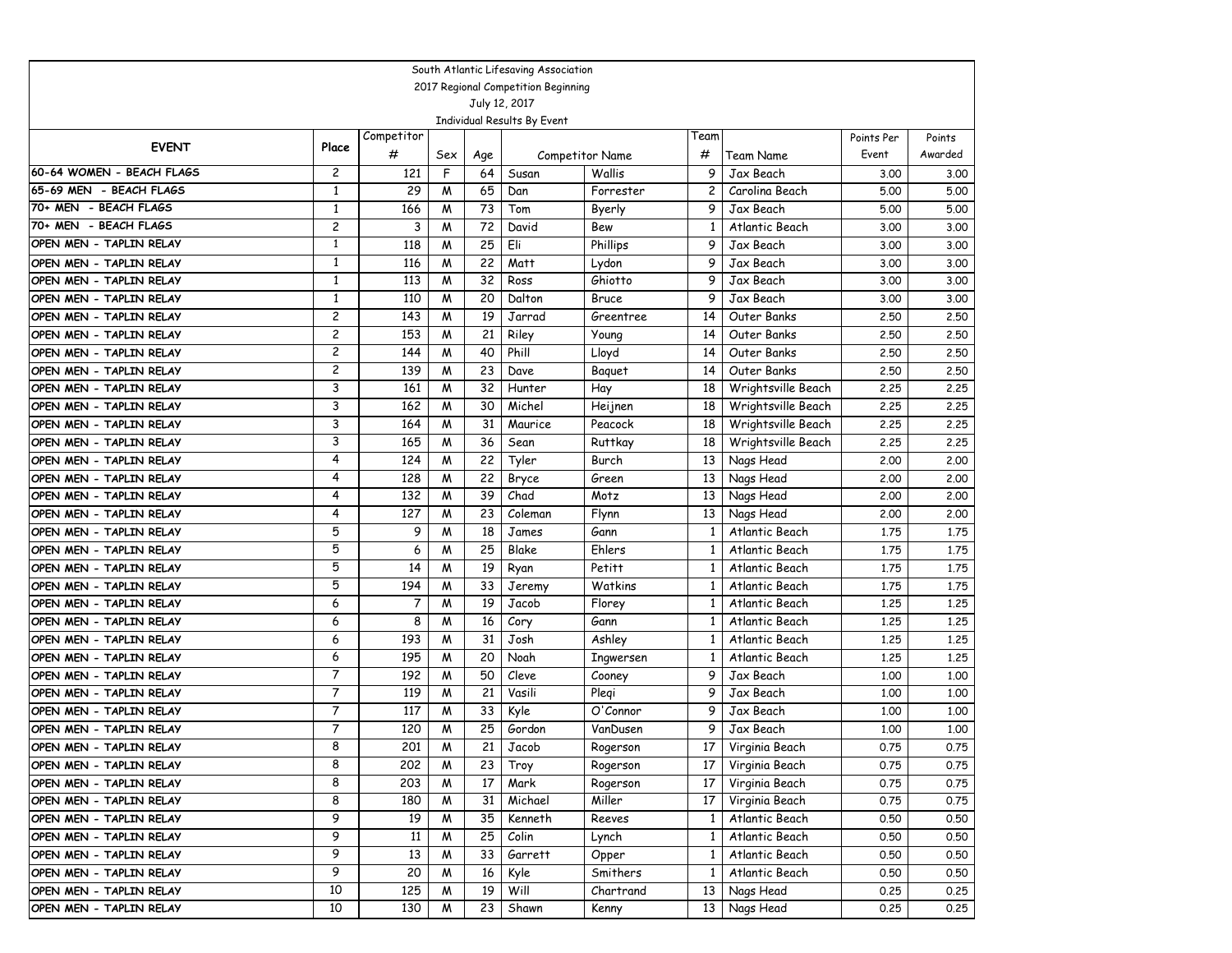| South Atlantic Lifesaving Association |                |                |     |     |            |                 |      |                    |            |         |  |
|---------------------------------------|----------------|----------------|-----|-----|------------|-----------------|------|--------------------|------------|---------|--|
| 2017 Regional Competition Beginning   |                |                |     |     |            |                 |      |                    |            |         |  |
| July 12, 2017                         |                |                |     |     |            |                 |      |                    |            |         |  |
| Individual Results By Event           |                |                |     |     |            |                 |      |                    |            |         |  |
| <b>EVENT</b>                          | Place          | Competitor     |     |     |            |                 | Team |                    | Points Per | Points  |  |
|                                       |                | #              | Sex | Age |            | Competitor Name | #    | Team Name          | Event      | Awarded |  |
| OPEN MEN - TAPLIN RELAY               | 10             | 135            | M   | 25  | Andrew     | Simerson        | 13   | Nags Head          | 0.25       | 0.25    |  |
| OPEN MEN - TAPLIN RELAY               | 10             | 134            | M   | 48  | Ken        | Savage          | 13   | Nags Head          | 0.25       | 0.25    |  |
| OPEN WOMEN - TAPLIN RELAY             | $\mathbf{1}$   | 170            | F   | 16  | Casey      | Hayford         | 9    | Jax Beach          | 3.00       | 3.00    |  |
| OPEN WOMEN - TAPLIN RELAY             | $\mathbf{1}$   | 167            | F   | 27  | Kaitlyn    | Shemenski       | 9    | Jax Beach          | 3.00       | 3.00    |  |
| OPEN WOMEN - TAPLIN RELAY             | $\mathbf{1}$   | 122            | F   | 24  | Kaitlin    | Whited          | 9    | Jax Beach          | 3.00       | 3.00    |  |
| OPEN WOMEN - TAPLIN RELAY             | 1              | 111            | F   | 20  | Elise      | Byrd            | 9    | Jax Beach          | 3.00       | 3.00    |  |
| OPEN WOMEN - TAPLIN RELAY             | $\overline{c}$ | 76             | F   | 23  | Ella       | Kloster         | 5    | Corolla            | 2.50       | 2.50    |  |
| OPEN WOMEN - TAPLIN RELAY             | $\overline{c}$ | 77             | F   | 20  | Frances    | Koback          | 5    | Corolla            | 2.50       | 2.50    |  |
| OPEN WOMEN - TAPLIN RELAY             | $\overline{c}$ | 79             | F   | 23  | Bailie     | Monahan         | 5    | Corolla            | 2.50       | 2.50    |  |
| OPEN WOMEN - TAPLIN RELAY             | $\overline{c}$ | 80             | F   | 21  | Madeline   | Tiffin          | 5    | Corolla            | 2.50       | 2.50    |  |
| OPEN WOMEN - TAPLIN RELAY             | 3              | 65             | F   | 22  | Faye       | Patat           | 3    | Charleston County  | 2.25       | 2.25    |  |
| OPEN WOMEN - TAPLIN RELAY             | 3              | 70             | F   | 18  | Peyton     | Wilson          | 3    | Charleston County  | 2.25       | 2.25    |  |
| OPEN WOMEN - TAPLIN RELAY             | 3              | 62             | F   | 19  | Elise      | LaVoi           | 3    | Charleston County  | 2.25       | 2.25    |  |
| OPEN WOMEN - TAPLIN RELAY             | 3              | 51             | F   | 20  | Hannah     | Craig           | 3    | Charleston County  | 2.25       | 2.25    |  |
| OPEN WOMEN - TAPLIN RELAY             | 4              | 150            | F   | 38  | Sylvia     | Wolff           | 14   | Outer Banks        | 2.00       | 2.00    |  |
| OPEN WOMEN - TAPLIN RELAY             | 4              | 147            | F   | 20  | Manuela    | Sampaio         | 14   | Outer Banks        | 2.00       | 2.00    |  |
| OPEN WOMEN - TAPLIN RELAY             | 4              | 148            | F   | 21  | Emily      | Sarratt         | 14   | Outer Banks        | 2.00       | 2.00    |  |
| OPEN WOMEN - TAPLIN RELAY             | 4              | 146            | F   | 20  | Kate       | Olver           | 14   | Outer Banks        | 2.00       | 2.00    |  |
| OPEN WOMEN - TAPLIN RELAY             | 5              | 137            | F   | 21  | Jessica    | Wallace         | 13   | Nags Head          | 1.75       | 1.75    |  |
| OPEN WOMEN - TAPLIN RELAY             | 5              | 136            | F   | 20  | Rebecca    | Stanton         | 13   | Nags Head          | 1.75       | 1.75    |  |
| OPEN WOMEN - TAPLIN RELAY             | 5              | 133            | F   | 24  | Amelie     | Roy             | 13   | Nags Head          | 1.75       | 1.75    |  |
| OPEN WOMEN - TAPLIN RELAY             | 5              | 131            | F   | 22  | Danielle   | Kimball         | 13   | Nags Head          | 1.75       | 1.75    |  |
| OPEN WOMEN - TAPLIN RELAY             | 6              | 188            | F   | 22  | Eva        | Porter          | 1    | Atlantic Beach     | 1,25       | 1.25    |  |
| OPEN WOMEN - TAPLIN RELAY             | 6              | $\overline{c}$ | F   | 17  | Lauren     | Bass            | 1    | Atlantic Beach     | 1,25       | 1.25    |  |
| OPEN WOMEN - TAPLIN RELAY             | 6              | 17             | F   | 18  | Daniela    | Ramirez-Sanz    | 1    | Atlantic Beach     | 1,25       | 1,25    |  |
| OPEN WOMEN - TAPLIN RELAY             | 6              | 4              | F   | 18  | Kayley     | Delay           |      | Atlantic Beach     | 1.25       | 1.25    |  |
| OPEN WOMEN - TAPLIN RELAY             | $\overline{7}$ | 204            | F   | 21  | Nicole     | Emerson         | 9    | Jax Beach          | 1.00       | 1.00    |  |
| OPEN WOMEN - TAPLIN RELAY             | $\overline{7}$ | 191            | F   | 21  | Annie      | Garner          | 9    | Jax Beach          | 1.00       | 1.00    |  |
| OPEN WOMEN - TAPLIN RELAY             | $\overline{7}$ | 33             | F   | 18  | Aleta      | Jewell          | 2    | Carolina Beach     | 1.00       | 1.00    |  |
| OPEN WOMEN - TAPLIN RELAY             | $\overline{7}$ | 115            | F   | 17  | Katie      | Karnes          | 9    | Jax Beach          | 1,00       | 1.00    |  |
| OPEN WOMEN - TAPLIN RELAY             | 8              | 126            | F   | 19  | Alice      | Desmeules-Caron | 13   | Nags Head          | 0.75       | 0.75    |  |
| OPEN WOMEN - TAPLIN RELAY             | 8              | 138            | F   | 20  | Eve        | Aulsebrook      | 14   | Outer Banks        | 0.75       | 0.75    |  |
| OPEN WOMEN - TAPLIN RELAY             | 8              | 183            | F   | 18  | Audra      | Smires          | 17   | Virginia Beach     | 0.75       | 0.75    |  |
| OPEN WOMEN - TAPLIN RELAY             | 8              | 181            | F   | 22  | Casey      | Francis         | 1/   | Virginia Beach     | 0.75       | 0.75    |  |
| OPEN WOMEN - TAPLIN RELAY             | 9              | 160            | F   | 24  | Thalia     | Harrison        | 18   | Wrightsville Beach | 0.50       | 0.50    |  |
| OPEN WOMEN - TAPLIN RELAY             | 9              | 154            | F   | 22  | Kyra       | DeMarte         | 18   | Wrightsville Beach | 0.50       | 0.50    |  |
| OPEN WOMEN - TAPLIN RELAY             | 9              | 157            | F   | 29  | Kritsi     | Falco           | 18   | Wrightsville Beach | 0.50       | 0.50    |  |
| OPEN WOMEN - TAPLIN RELAY             | 9              | 158            | F   | 23  | Ana        | Fish            | 18   | Wrightsville Beach | 0.50       | 0.50    |  |
| OPEN WOMEN - TAPLIN RELAY             | 10             | 106            | F   | 24  | Kamila     | Horejesi        | 8    | Horry County       | 0.25       | 0.25    |  |
| OPEN WOMEN - TAPLIN RELAY             | 10             | 101            | F   | 29  | Jacqueline | Brengel         | 8    | Horry County       | 0.25       | 0.25    |  |
| OPEN WOMEN - TAPLIN RELAY             | 10             | 173            | F   | 19  | Erin       | O'Hagan         | 8    | Horry County       | 0.25       | 0.25    |  |
| OPEN WOMEN - TAPLIN RELAY             | 10             | 171            | F   | 28  | May        | Lauzon          | 8    | Horry County       | 0.25       | 0.25    |  |